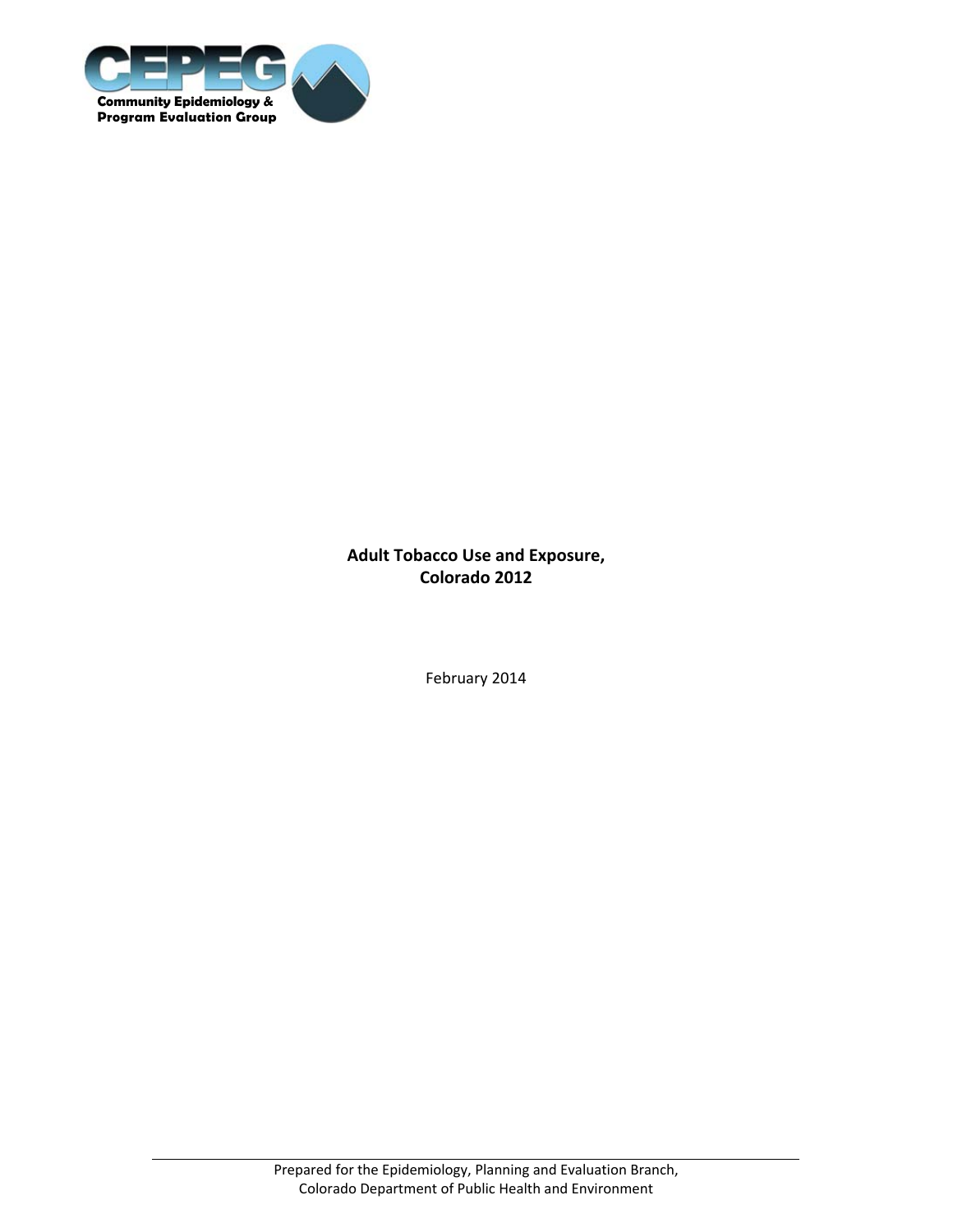## **Community Epidemiology & Program Evaluation Group**

cepeg‐ucdenver.org

Faculty and staff

Arnold H. Levinson, PhD MJ, Director Michele Kimminau, BA, General Manager Jennifer L. Patnaik, PhD MHS Katherine James, PhD MSPH MSCE Whitney Jones, PhD MSPA Yaqiang Li, PhD MPH Wen Li, PhD Sara L. Cooper, PhD MSPH Patricia Alvarez Valverde, PhD(c) MPH Kathie Garrett, MA NCC MINT Carol‐Ann Demaio Goheen, MSPH

Stephanie Heit, MPH Korrine J. Thomas, MPH Anne Hill, MA MPH Alice Franco, MA Kathleen Moreira, BA Talia Brown, MS Randi Johnson, BS Christine Ricklefs, MPH Vicki Weister, BA Erin McKay, BA

Affiliates

Yvonne Kellar‐Guenther, PhD William Betts, PhD Ernesto A. Moralez, MPH

Tessa L. Crume, PhD MSPH Kristin Kidd, MA

The current report was researched and written by Kathy James, Yaqiang Li, and Arnold Levinson.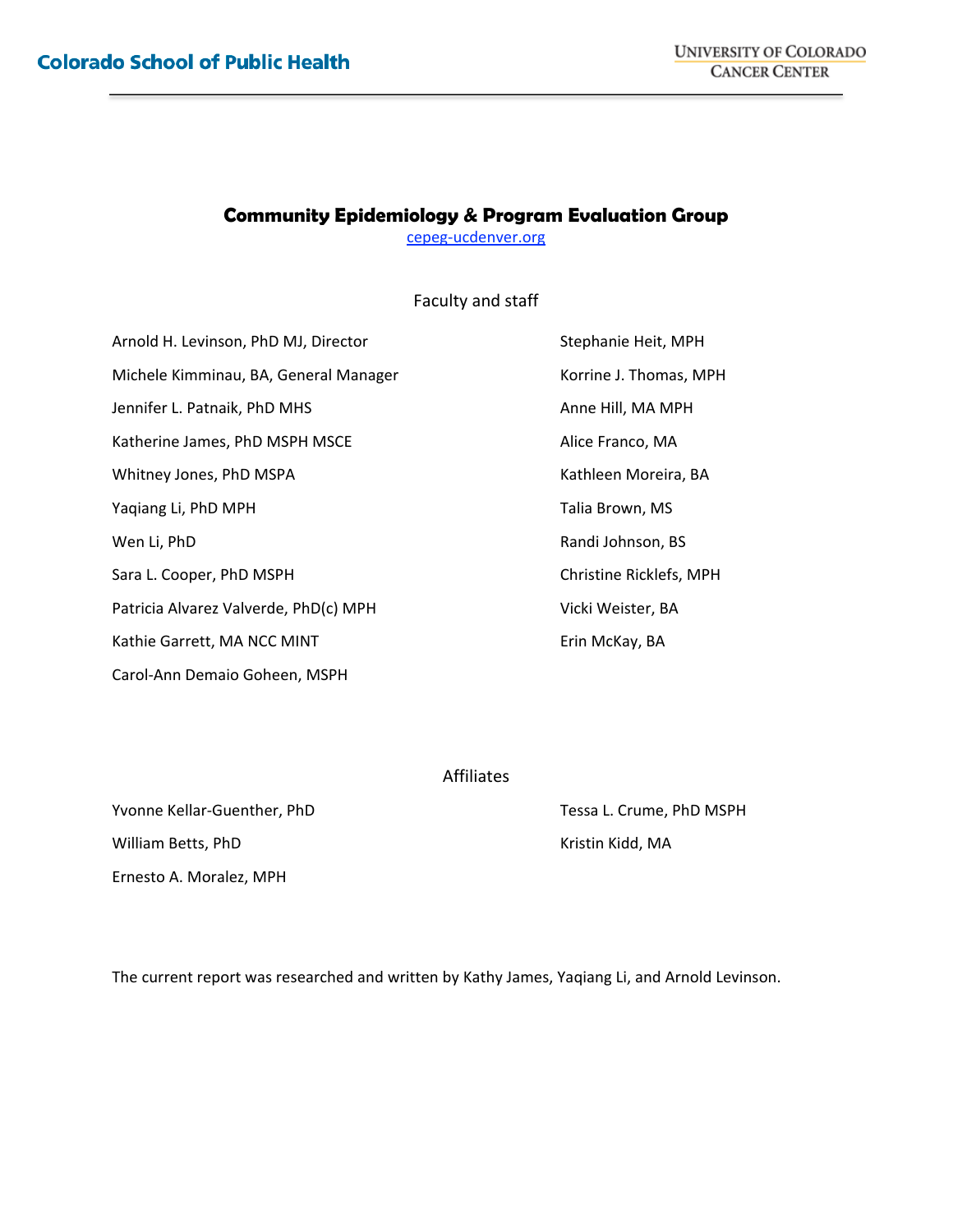# **Contents**

| Secondhand smoke (SHS): More protection, less exposure, continuing disparities  14 |  |
|------------------------------------------------------------------------------------|--|
|                                                                                    |  |
|                                                                                    |  |
|                                                                                    |  |
|                                                                                    |  |
|                                                                                    |  |
|                                                                                    |  |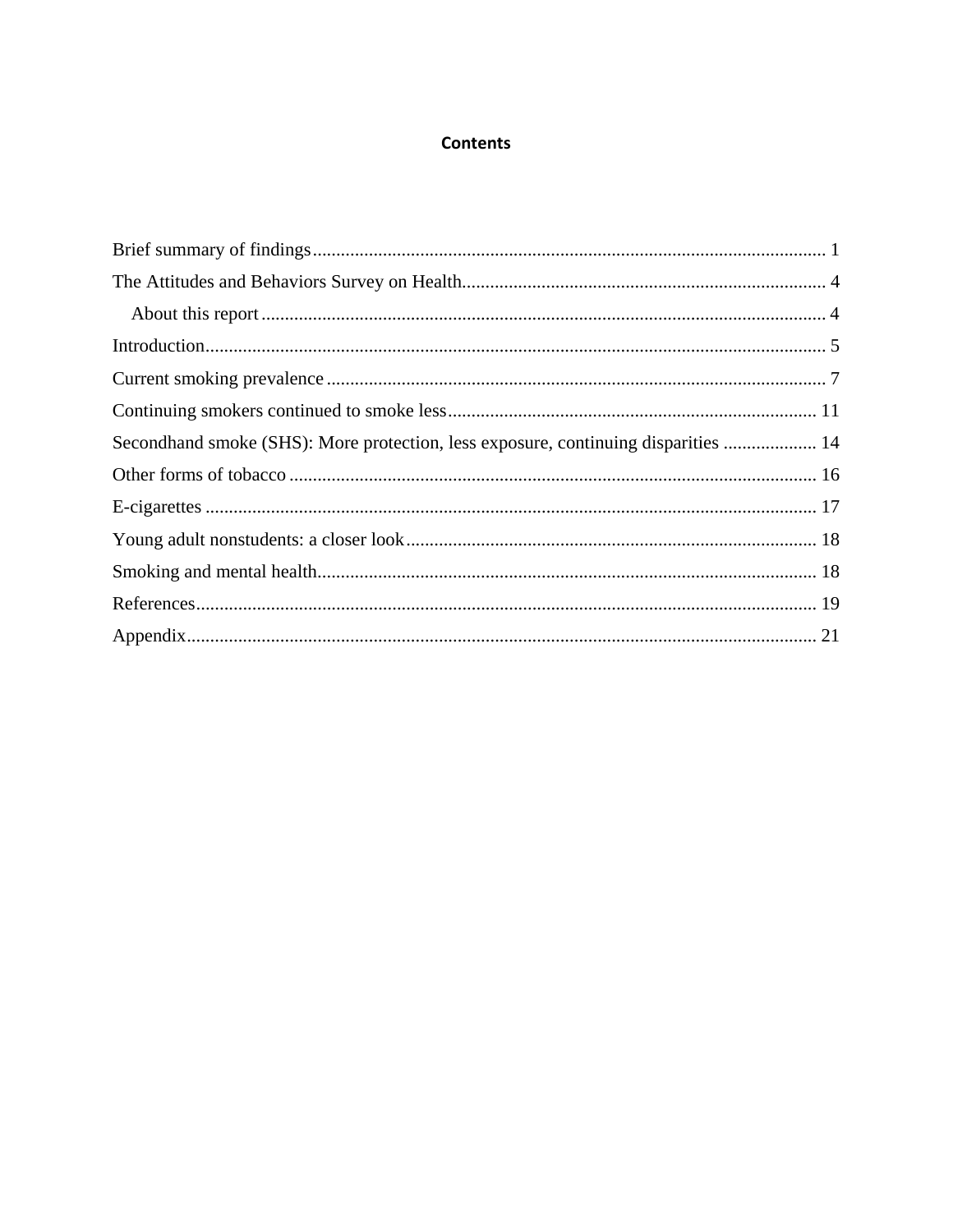## **Brief summary of findings**

This report focuses on changes in tobacco-related attitudes and behaviors during 2008-12, and new or remaining disparities in 2012. The emphasis is on groups that were identified in 2001 as having disparately large tobacco burdens; these populations have been designated for priority attention by the state's tobacco control program. The report also looks closely at men and young adult nonstudents (aged 18-24), two groups that also have elevated tobacco burdens.

Rates shown throughout the report represent estimates for the corresponding Colorado adult population group during the year cited. Unless otherwise noted, changes represent 2012 rates compared to 2008 rates, adjusted (standardized) to match the 2012 Colorado adult population in age, sex, ethnicity, and education.\*

### **Significant**† **changes since 2008, and disparities in 2012**

## *General population*

- Cigarette smoking prevalence declined from 19.1% to **17.2%**.
- Among current smokers, daily smoking decreased from 74.7% to **69.9%**, and cigarettes per day (CPD) decreased from 15.4 to **13.7**.
- QuitLine use among white non-Latino (Anglo) past-year quit-attempters fell by almost half, from 10.5% to 5.4% among men and from 12.9% to 6.8% among women.
- Chantix® use in past-year quit attempts declined from 6.8% to **5.0%**.
- Among smokers who saw a health provider in the past year, advice to quit increased from 62.6% to **68.0%**.
- The popularity of smokefree rules in homes and personal vehicles increased: smokefree homes increased from 84.5% to **87.1%**, and smokefree personal vehicles increased from 71.3% to **76.1%**.
- Smokefree home rules remained much less common in 2012 among households with smokers compared to households without smokers (69.5% vs. 93.3%).
- Smokers with smokefree vehicles increased from 19.8% to **24.6%** but remained far less common than nonsmokers with smokefree vehicles (88.3%).
- For the first time, a majority of Coloradans (55.8%) reported being bothered by exposure to smoke outside of work and home –especially in public parks. More than one in four asked someone not to smoke around them or their family.
- Ever-use of a hookah declined from 14.9% to **9.9% overall**; from 20.3% to **15.6% among men**, and from 31.8% to **24.3% among current smokers**.

## *People with low socioeconomic status***‡** *(SES)*

- Smoking prevalence in 2012 was nearly three times as high (**27.0%**) as it was among the rest of the population (9.4%).
- Low SES homes were less likely than other homes to have smoke free rules (**80.7%** vs. 93.1%) and three times as likely to report recent smoking in the home (**13.8%** vs. 4.3%.)
- Smoking prevalence remained elevated among nonstudent young adults (aged 18-24) while it declined among student young adults.\*

<sup>\*</sup> For 2008, estimates in this report may not match previously published estimates; the current figures reflect an improved method that takes education into account when weighting the sample to represent the population.

<sup>&</sup>lt;sup>†</sup> "Significant" means less than 5% likely  $(p<0.05)$  to be an accidental difference (sampling error).

<sup>‡</sup> Low SES means uninsured, income below 200% of federal poverty level, no high school diploma (may have GED), or disabled/unable to work. [Nationally and in Colorado, tobacco burdens are similar among GED holders and people who don't complete high school.]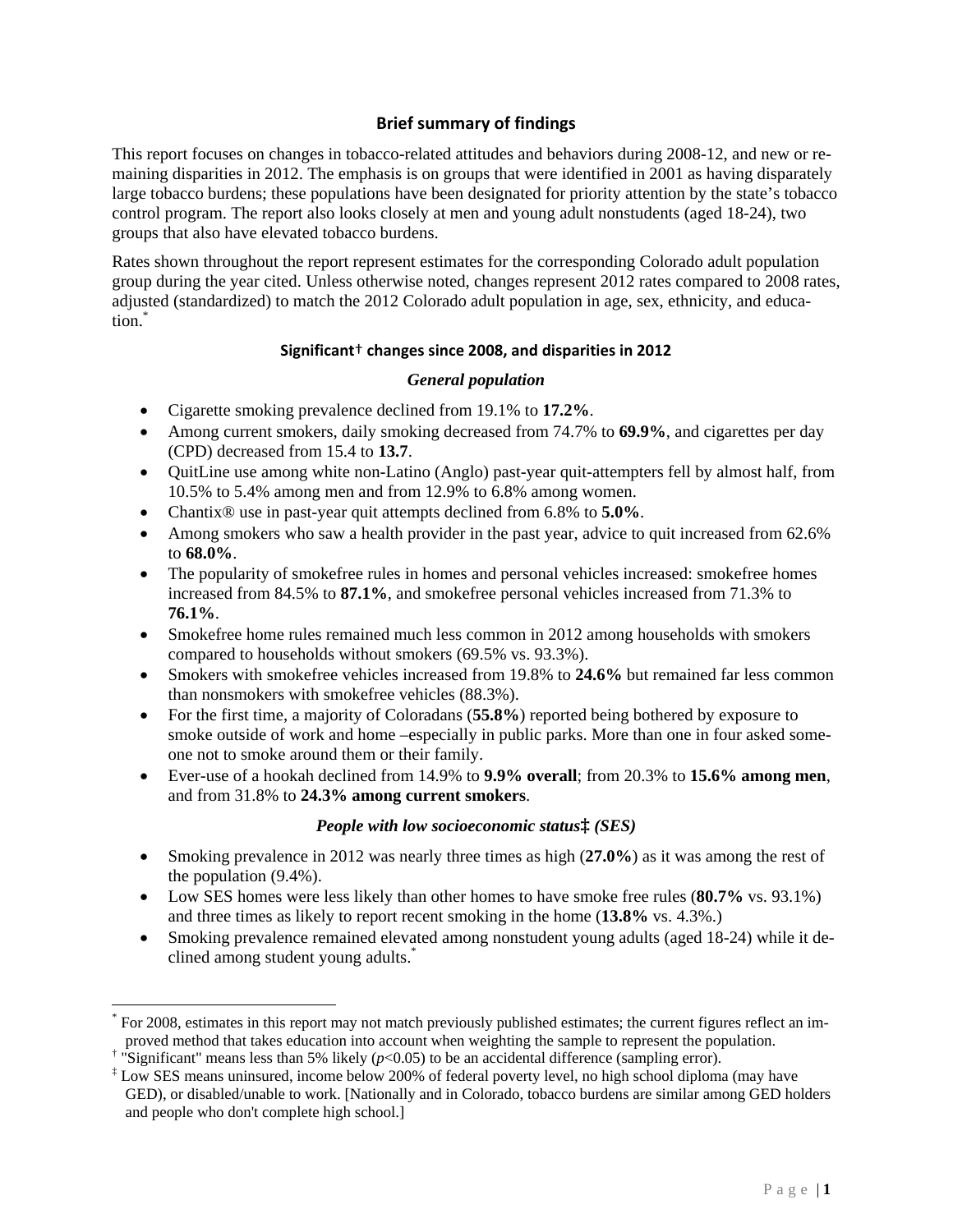## *Latino population*

- Among English-dominant<sup>†</sup> adults, current smoking prevalence remained higher than among Anglos (**21.7%** vs. 16.7%), although daily smoking decreased from 66.1% to **56.8%** of current smokers.
- Latino smokers were more likely than Anglo smokers to make a quit attempt (**65.7%** vs. 50.7%).
- Latino quit-attempters were less than half as likely as Anglo quit-attempters to use NRT (**11.7%** vs. 24.5%).
- Latino smokers were less likely than Anglo smokers to have ever used the QuitLine (**16.8%** vs. 20.6%), and ever-use decreased among Spanish-dominant Latino smokers from 8.3% to **7.0%**.

#### *Black/African-American (black/AA) population*

- Smoking prevalence was higher than among Anglo adults (**23.4%** vs. 16.7%) and unchanged from 2008.
- Smoking frequency increased among nondaily smokers from 16.6 to **20.4 days per month** and from 6.1 to **8.2 CPD**.
- NRT use increased from 22.3% to **30.2%** of past-year quit attempts.
- Quit-attempters had much less success than their Anglo counterparts (**1.6%** vs. 9.8%).
- Fewer homes had smokefree rules (**79.7%** vs. 88.4% of Anglo homes), and recent smoking in the home was more common (**12.9%** vs. 8.4% in Anglo homes).

#### *American Indian/Alaska Native (AI/AN) population*

- Smoking prevalence was higher than among Anglos (**29.3%** vs. 16.7%).
- Daily smoking increased among smokers from 78.9% to **84.3%**.
- CPD decreased from 15.0 to **12.5**.
- Ever-use of the Colorado QuitLine decreased from 26.2% to **19.8%** of smokers.

#### *Asian American/Pacific Islander (AA/PI) population*

Smoking prevalence was lower than among Anglos (**10.7%** vs. 16.7%).

#### *People with mental illness‡ and/or mental limitations§(MI/ML)*

- Smoking prevalence was more than twice as common as it was among the rest of the population (**32.6%** vs. 14.8%).
- Fewer households had smokefree home rules (**79.6%** vs. 88.7% of non-MI/ML households); recent smoking in the home was twice as common (**16.5%** vs. 7.3%), and fewer adults had smokefree personal vehicles (**62.7%** vs. 78.1%).

#### *Smokeless tobacco use*

Current use was higher among rural men than among urban men (**13.3%** vs. 5.6%).\*\*

 <sup>\*</sup> Nonstudent young adults, also called "straight-to-work young adults," have lower SES on average than student young adults.

<sup>†</sup> Represented by Latino respondents who were interviewed in English and reported English (or English and Spanish equally) as the primary language at home.

<sup>‡</sup> adults who report having a diagnosed mental illness

<sup>\$</sup> adults who report that their activity is limited by a mental or emotional condition

<sup>\*\*</sup> Fewer than one percent of Colorado adult women use smokeless tobacco.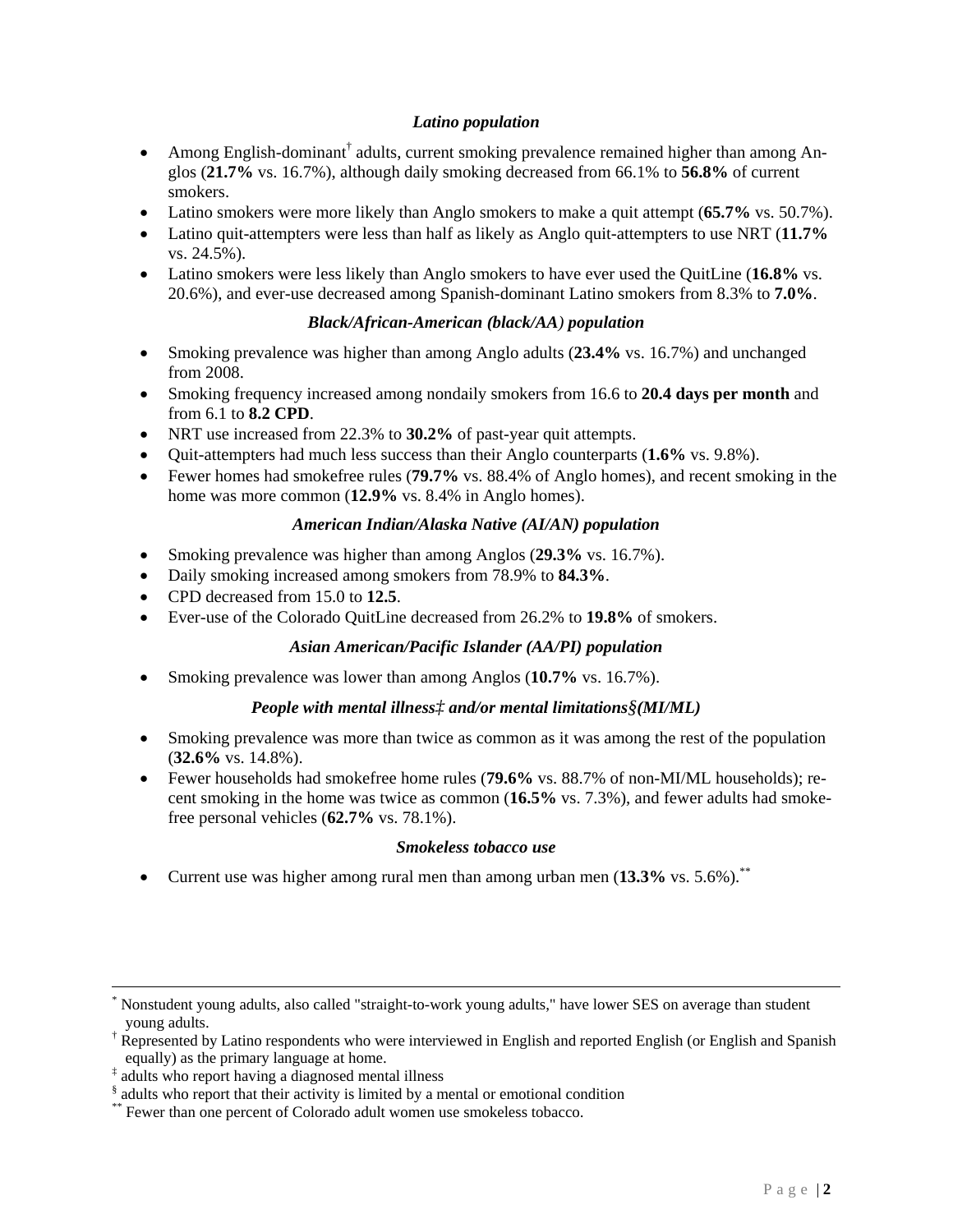## *Gay, lesbian, or bisexual***\*** *(GLB) population*

- Smoking was nearly twice as common as among heterosexuals (**33.4%** vs. 17.1%).
- QuitLine ever-use was less common than among heterosexual smokers (**17.8%** vs. 20.3%).
- Fewer homes had smokefree rules (**77.3%** vs. 87.8% of heterosexual households); recent smoking in the home was more common (**14.9%** vs. 8.6%), and fewer adults had smokefree vehicles rules (**62.6%** vs. 76.2%).

## *Men*

- Smoking prevalence was one-third higher than among women (**19.7%** vs. 14.8%).
- CPD was higher than among women (**14.7** vs. 12.4) for daily smokers.
- QuitLine ever-use was one-third less common as among female smokers (**16.3%** vs. 25.2%).

<sup>\*</sup> TABS asks respondents to self-identify as gay/lesbian, bisexual, heterosexual/straight, or other.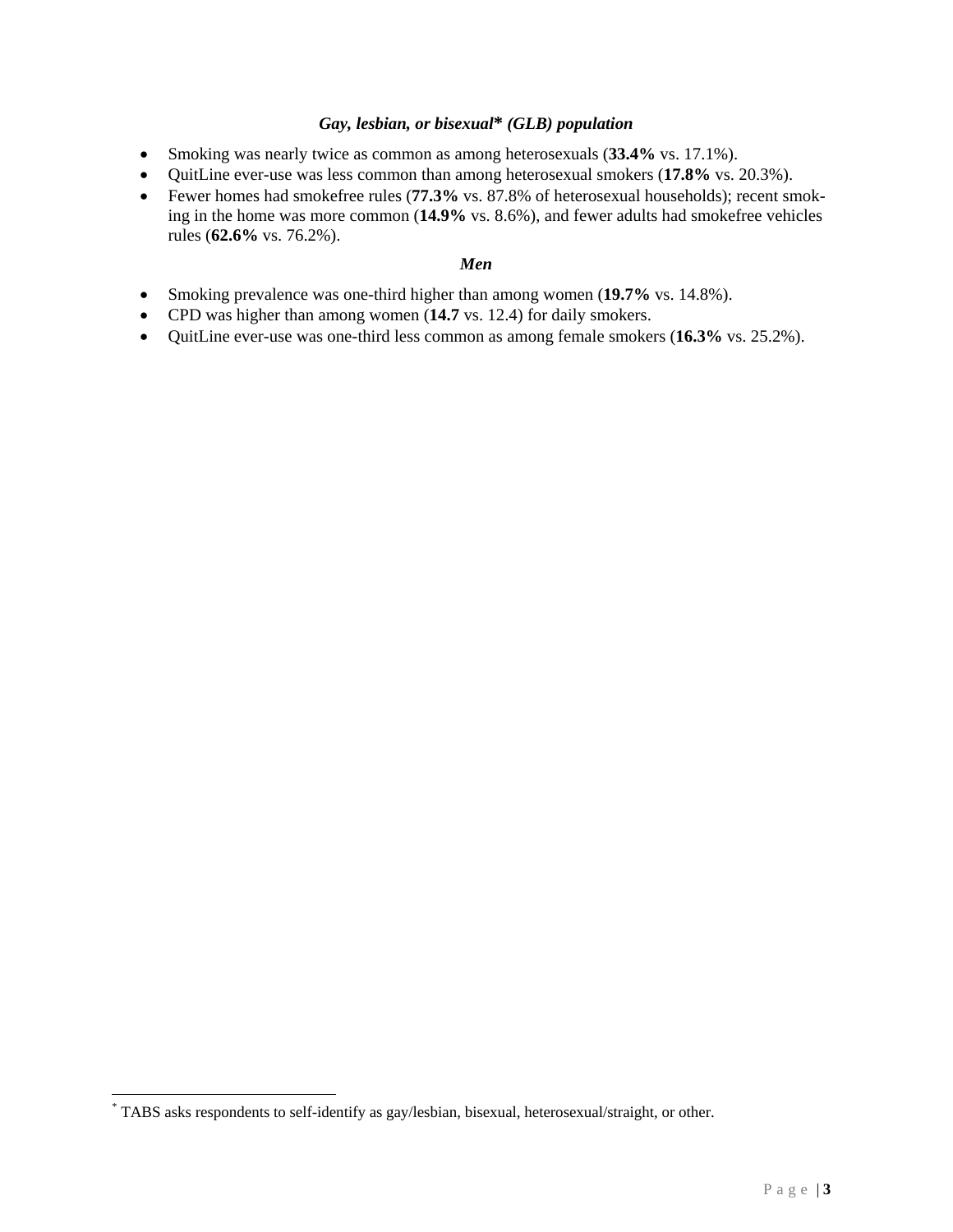#### **The Attitudes and Behaviors Survey on Health**

Every three to four years, The Attitudes and Behaviors Survey (TABS) on Health randomly selects and interviews thousands of Colorado adults to learn about the health of the state's population. The most recent wave, administered in 2012, collected information on tobacco use, diabetes, high blood pressure, and high cholesterol. Previous waves (2001, 2005, 2008) focused on tobacco and were known as the Tobacco Attitudes and Behaviors Survey (TABS). The survey was funded in 2001 by tobacco litigation settlement proceeds and in 2005, 2008 and 2012 by a voter-approved tobacco tax increase.

In each wave, approximately 12,000 to 15,000 adults (aged 18+) are randomly selected from all Colorado households with telephones, and consenting respondents are interviewed in their choice of English or Spanish. Certain groups are oversampled to obtain better health information about them. In 2012, the sample was expanded to include approximately 3,000 non-Colorado U.S. adults, in order to compare the health of Coloradans with the rest of the nation. Starting with the 2008 wave, TABS has sampled both landline and cell phone numbers, in order to represent the growing number of households that rely mainly or only on cell service. In 2012, an estimated 35.8% of Colorado households had only cell phone service  $(15.2\%$  did in 2008).<sup>1,2</sup>

#### **About this report**

The current report describes tobacco use<sup>\*</sup> in 2012 compared to 2008, identifying areas of progress and current challenges. The report includes some trends since 2001. Topics include cigarette smoking and quitting, attitudes about tobacco-related policies, and use of non-cigarette tobacco products.

The report relies on a 95% confidence measure ( $p<0.05$ ) to identify *significant* changes and differences – the ones that are less than 5% likely to be chance findings caused by sampling error. The rates published in the report represent the Colorado adult population in the respective year for which they are reported. Comparisons are adjusted (standardized) to match the 2012 Colorado population on age, sex, ethnicity and education level.

Where a 2012 rate is significantly different from 2008, it appears in **bold** typeface in tables and charts. Other significant differences, i.e., comparing 2001and 2012 or two population groups, are presented in the narrative or noted in tables and charts. Rates described as "unchanged" or "similar" are not *significantly* different.†

<sup>\*</sup> A separate report discusses 2012 findings related to diabetes, high blood pressure, and high cholesterol.

<sup>†</sup> Comparisons with 2001 or 2008 are adjusted (standardized) to match the 2012 Colorado adult population in age, sex, ethnicity, and education. For 2008, estimates in this report may not match previously published estimates due to an improved weighting method that takes education into account to better represent the population.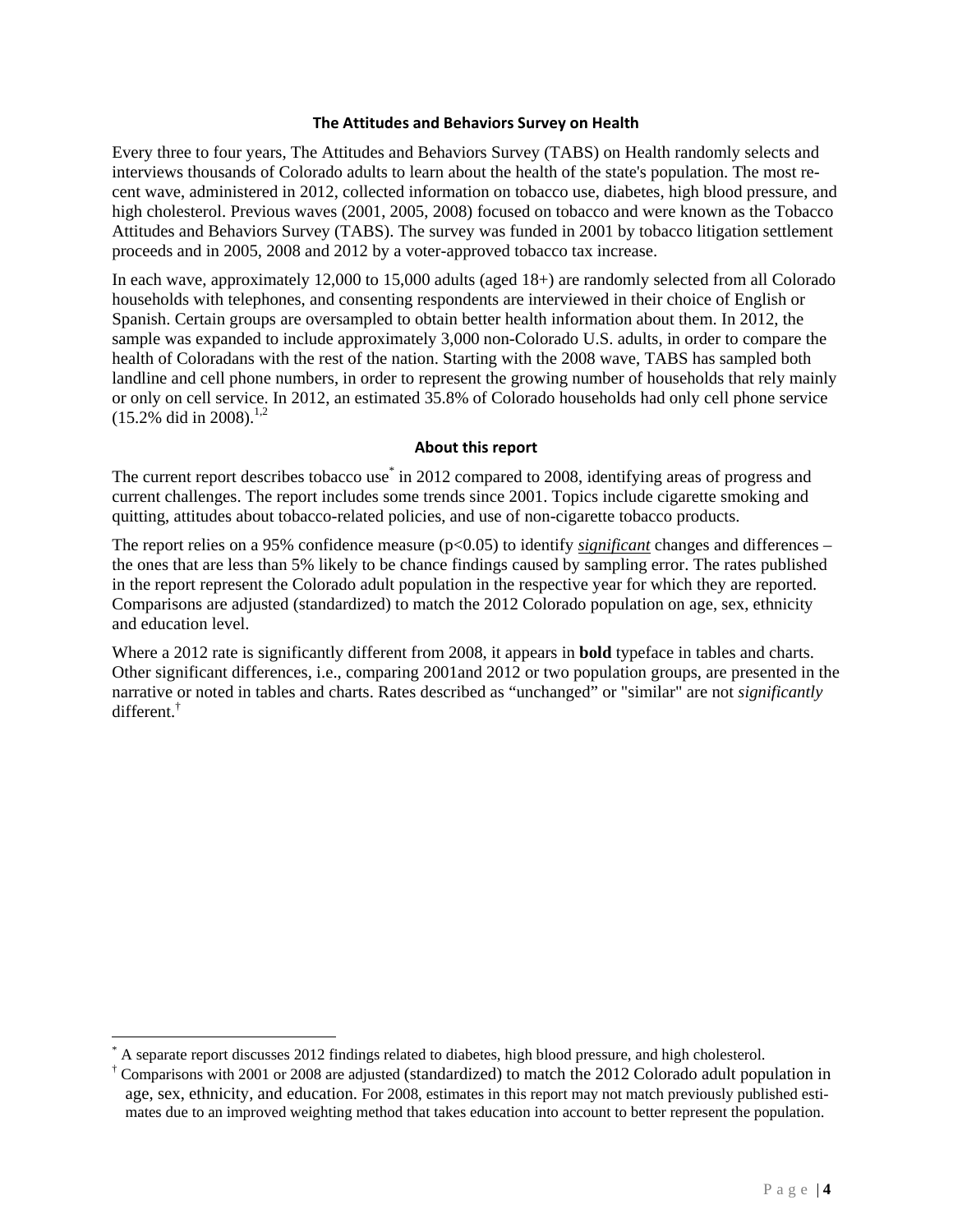#### **Introduction**

An estimated 43.8 million Americans, 19.0% of U.S. adults aged 18 years and older, currently smoke cigarettes.<sup>3</sup> Cigarette smoking remains the leading cause of preventable death in the United States.<sup>4</sup> Each year, approximately  $443,000$  deaths – one in five deaths – are attributed to cigarette smoking.<sup>5,6</sup>

In 1998, the report *Tobacco Use among U.S. Racial/Ethnic Minority Groups* made clear that several large minority populations suffer disproportionately high burdens from tobacco.<sup>7</sup> In 2006, Colorado received support from the Centers for Disease Control and Prevention (CDC) to develop a Tobacco Disparities Strategic Plan. The plan<sup>8</sup> used TABS 2001 data and other sources to identify ten populations needing priority attention,\* because they had higher than average rates of tobacco use, less cessation treatment access and success, and/or more exposure to secondhand smoke. Many of these populations are also targeted by tobacco industry marketing.<sup>9</sup>

In 2012, the Colorado Tobacco Program Review Committee adopted a strategic plan for the period 2012-  $20<sup>10</sup>$  The plan was based on a review of available data and identified five imperatives:

- Ensure quitters maintain long-term abstinence (turn more quit attempts into cessation successes).
- Decrease initiation and prevalence among all populations, particularly those disparately affected by tobacco use.
- Influence the sale and marketing of tobacco, including new products.
- Ensure protections from secondhand smoke exposure, particularly among low-income populations.
- Continue to promote the recognition that tobacco is still the leading preventable cause of death for Coloradans.

The data also indicated a need to focus on low SES populations of all ages and ethnicities, with seven goals for the year 2020:

- The cessation success gap affecting low SES youth and adult smokers decreases by 50 percent.
- A majority of people and health care systems in Colorado recognize and treat tobacco dependence as a chronic condition.
- A majority of Coloradans live, learn, work and play in communities that have effective policies and regulations that reduce youth and adult use and access to tobacco.
- Tobacco prevalence and initiation among young adults, especially straight-to-work, decreases by 50 percent.
- Initiation among youth, especially high burden and low SES populations, decreases by 50 percent.
- Exposure to secondhand smoke with an emphasis on low SES populations decreases by 50 percent.
- Colorado is among the 10 states with the highest price for tobacco products

 $\overline{a}$ 

The emphasis on low SES reflects growing awareness that smoking prevalence is directly associated with socioeconomic disadvantage,<sup>11</sup> which can be measured by low educational level,<sup>12, 13, 14</sup> low income,<sup>12, 15</sup> and other indicators. Low SES smokers are less likely than other smokers to quit, even though they are not less likely to attempt quitting.<sup>12, 16, 17</sup> Continued smoking remains more common in this population be-

<sup>\*</sup> The 10 priority populations were: Latinos; blacks/African Americans (black/AA); American Indians / Alaska Natives (AI/AN); Asian Americans/ Pacific Islanders (AA/PI); people with mental illness or mental limitations (MI/ML); people with substance abuse disorders; people with disabilities; people with low socioeconomic status (SES); smokeless tobacco users; people with gay, lesbian, bisexual, or transgender (GLBT) orientation. Most of these populations still bear disproportionate tobacco burdens, but more recent studies suggest that the low-SES segment in each priority population accounts for most of the elevated tobacco burdens.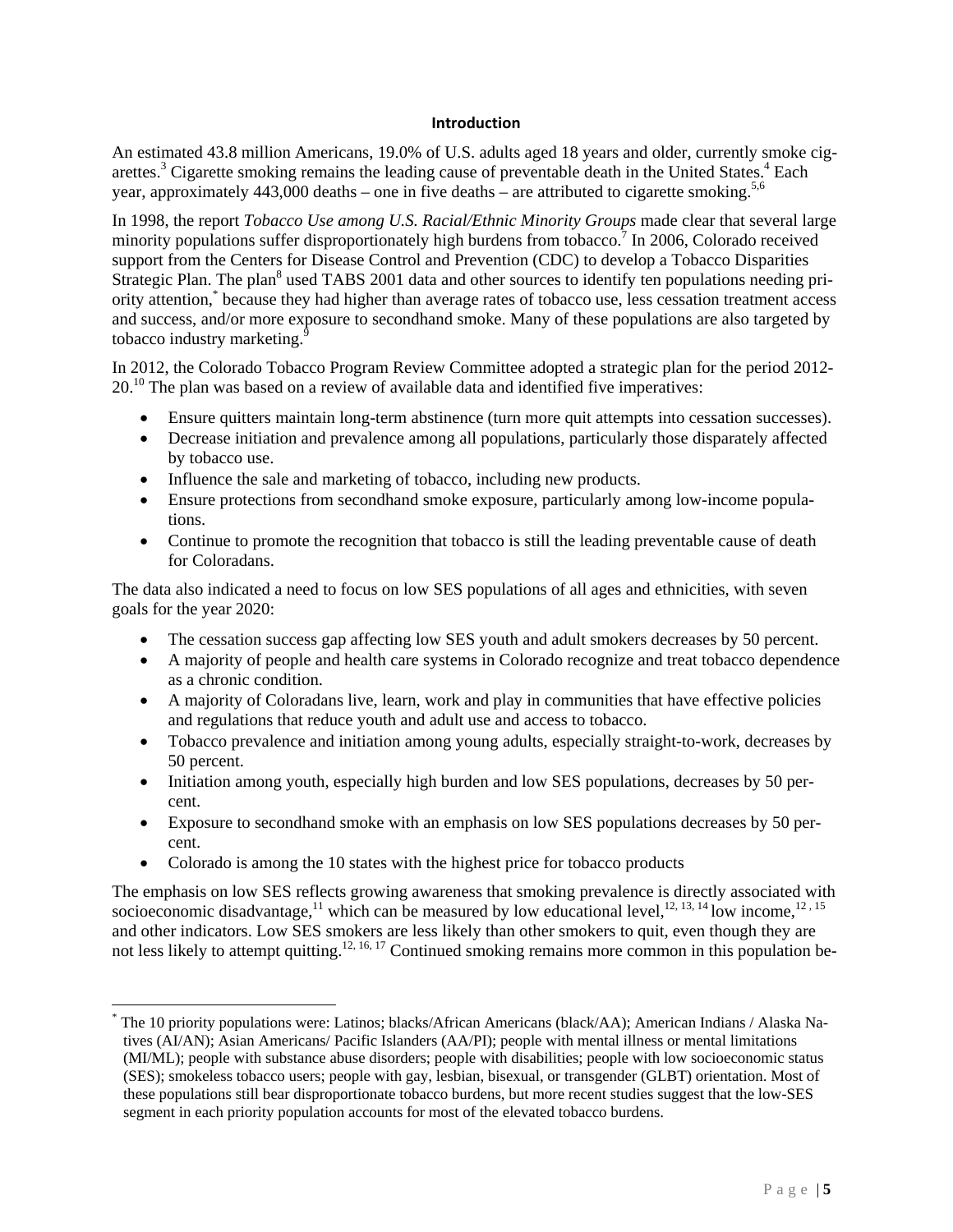cause quit-attempts are more likely to end in relapse to smoking. <sup>12, 16, 17, 18, 19, 20, 21, 22, 23, 24, 25, 26, 27, 28, 29 The</sup> origins of this challenging disparity are not well understood.

The current report provides information from 2012 about Colorado's tobacco burdens, with an emphasis on disparities that afflict low SES adults across virtually all age, ethnic, and other demographic groupings.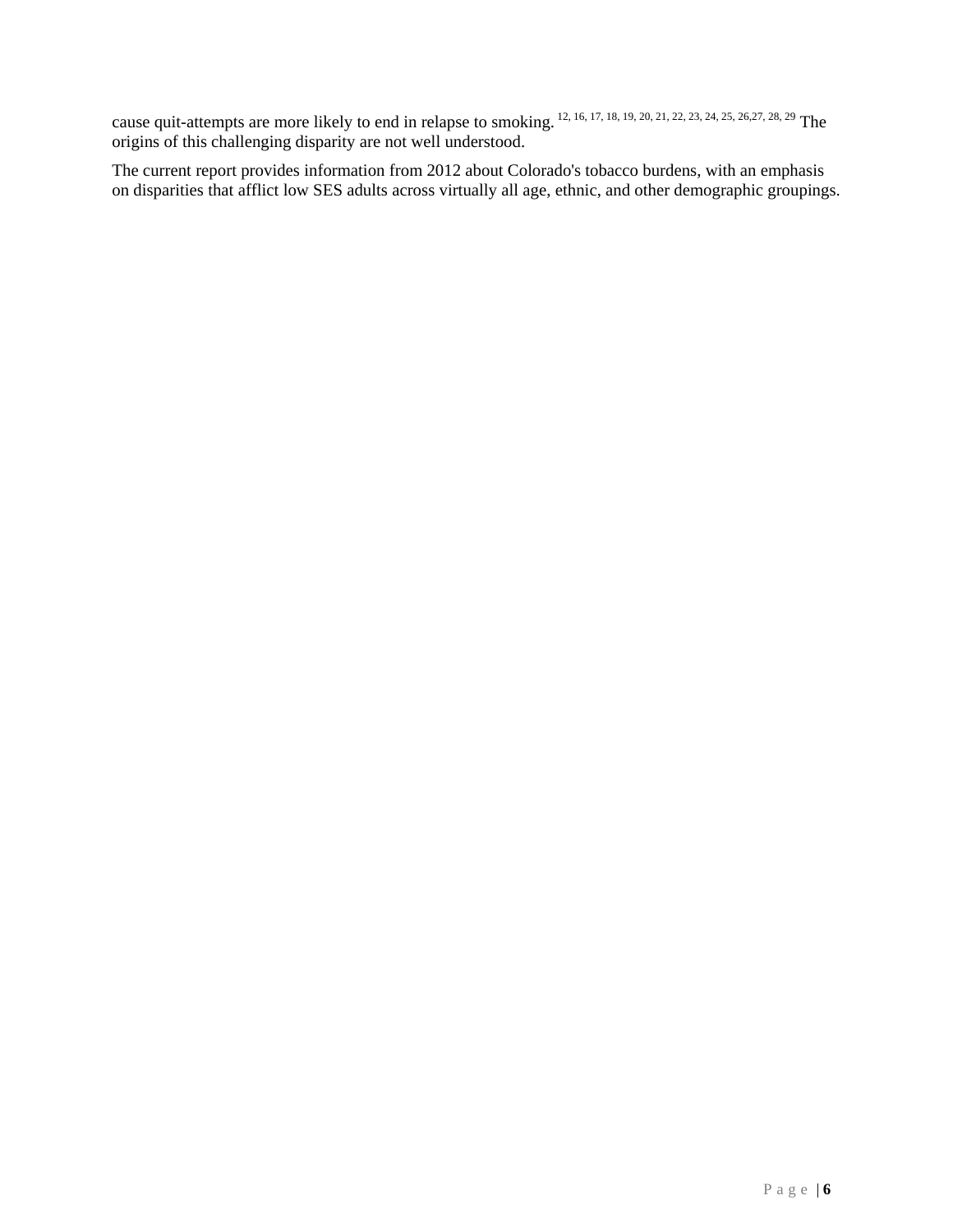#### **Current smoking prevalence**

The prevalence of current smoking<sup>\*</sup> has declined since 2008, but not uniformly across Colorado adult population groups (Table 1). Significant improvements extended positive trends since 2001 among women, and new progress emerged among young adult students, seniors, and people without a mental illness or mental limitation (MI/ML). At the same time, the gap between low  $SES^{\dagger}$  and other adults widened. Smoking is now nearly three times as common among low SES populations as it is among other adults. Disparities by ethnicity and sexual orientation remained relatively unchanged. In summary, smoking generally continued to decline among groups that were already better off in 2008, while populations with elevated burdens in 2008 made little or no progress.

| Table 1. Changing and unchanged burdens:<br>Current cigarette smoking among Colorado adults, 2001-08-12 |                                                |                    |         |      |                |      |  |  |  |  |  |
|---------------------------------------------------------------------------------------------------------|------------------------------------------------|--------------------|---------|------|----------------|------|--|--|--|--|--|
|                                                                                                         |                                                | number that smoked |         |      | % that smoked  |      |  |  |  |  |  |
| group                                                                                                   | 2001                                           | 2008               | 2012    |      | 2001 2008 2012 |      |  |  |  |  |  |
| all adults                                                                                              | 613,984                                        | 701,980            | 667,500 | 19.7 | 19.1           | 17.2 |  |  |  |  |  |
| LOW SOCIOECONOMIC STATUS (SES) <sup>1‡</sup>                                                            |                                                |                    |         |      |                |      |  |  |  |  |  |
| no                                                                                                      | 250,982                                        | 211,567            | 145,203 | 14.2 | 12.6           | 9.4  |  |  |  |  |  |
| yes                                                                                                     | 277,875                                        | 426,619            | 413,578 | 33.1 | 28.9           | 27.0 |  |  |  |  |  |
| <b>SEX</b>                                                                                              |                                                |                    |         |      |                |      |  |  |  |  |  |
| women                                                                                                   | 296,187                                        | 313,604            | 286,866 | 19.1 | 17.1           | 14.8 |  |  |  |  |  |
| men                                                                                                     | 317,798                                        | 388,376            | 380,634 | 20.3 | 21.1           | 19.7 |  |  |  |  |  |
|                                                                                                         |                                                | <b>AGE GROUP</b>   |         |      |                |      |  |  |  |  |  |
| 18-24                                                                                                   | 126,710                                        | 132,160            | 114,448 | 30.2 | 26.3           | 21.5 |  |  |  |  |  |
| student                                                                                                 | 26,284                                         | 49,348             | 34,078  | 21.9 | 19.3           | 12.3 |  |  |  |  |  |
| nonstudent                                                                                              | 100,338                                        | 78.919             | 76,680  | 33.8 | 34.1           | 31.9 |  |  |  |  |  |
| 25-44                                                                                                   | 285,981                                        | 296,551            | 301,706 | 20.9 | 20.9           | 21.4 |  |  |  |  |  |
| 45-64                                                                                                   | 164,568                                        | 228,125            | 209,343 | 17.8 | 18.2           | 15.4 |  |  |  |  |  |
| 65+                                                                                                     | 36,725                                         | 45,144             | 42,003  | 9.2  | 9.2            | 7.3  |  |  |  |  |  |
|                                                                                                         |                                                | <b>ETHNICITY</b>   |         |      |                |      |  |  |  |  |  |
| Anglo                                                                                                   | 459,915                                        | 505,765            | 473,593 | 19.1 | 18.4           | 16.7 |  |  |  |  |  |
| Latino (English-dominant) <sup>‡</sup>                                                                  | 88,547                                         | 93,302             | 91,843  | 22.1 | 24.9           | 21.7 |  |  |  |  |  |
| Latino (Spanish-dominant) <sup>‡</sup>                                                                  | 10,354                                         | 34,216             | 23,103  | 18.4 | 13.4           | 9.0  |  |  |  |  |  |
| Black/African American                                                                                  | 19,713                                         | 30,208             | 33,080  | 17.8 | 23.9           | 23.4 |  |  |  |  |  |
| American Indian                                                                                         | 15,445                                         | 13,283             | 15,084  | 36.4 | 44.6           | 29.3 |  |  |  |  |  |
| Asian American                                                                                          | 9,731                                          | 9,606              | 7,549   | 16.4 | 14.8           | 10.7 |  |  |  |  |  |
| All Other                                                                                               | 10.279                                         | 15,601             | 23,248  | 29.0 | 22.8           | 26.6 |  |  |  |  |  |
|                                                                                                         | SEXUAL ORIENTATION <sup>‡</sup>                |                    |         |      |                |      |  |  |  |  |  |
| heterosexual                                                                                            | n/a                                            | 613,759            | 597,763 | n/a  | 18.9           | 17.1 |  |  |  |  |  |
| gay/lesbian/bisexual                                                                                    | n/a                                            | 36,289             | 43,565  | n/a  | 39.7           | 33.4 |  |  |  |  |  |
|                                                                                                         | MENTAL ILLNESS and/or LIMITATIONS <sup>‡</sup> |                    |         |      |                |      |  |  |  |  |  |
| no                                                                                                      | n/a                                            | 572,137            | 464,772 | n/a  | 17.7           | 14.8 |  |  |  |  |  |
| yes                                                                                                     | n/a                                            | 110,803            | 172,008 | n/a  | 34.3           | 32.6 |  |  |  |  |  |
| <b>bold:</b> significantly lower % than in preceding survey year.                                       |                                                |                    |         |      |                |      |  |  |  |  |  |
| yellow: significantly lower % in 2012 than 2001.                                                        |                                                |                    |         |      |                |      |  |  |  |  |  |
| green: significantly lower % in 2012 than 2001 and 2008.                                                |                                                |                    |         |      |                |      |  |  |  |  |  |

<sup>\*</sup> Current smoking prevalence = percentage of a population that now smokes cigarettes daily or some days.

<sup>†</sup> Low SES: no HS diploma (may have GED), no health insurance, <200% federal poverty level, or with a disability.

<sup>‡</sup> Number that smoked does not match total number because people with unknown status are not shown.

<sup>‡</sup> English-dominant respondents were interviewed in English and reported English, or English and Spanish equally, as their primary language at home. Spanish-dominant respondents chose to be interviewed in Spanish and/or reported Spanish as their primary language at home.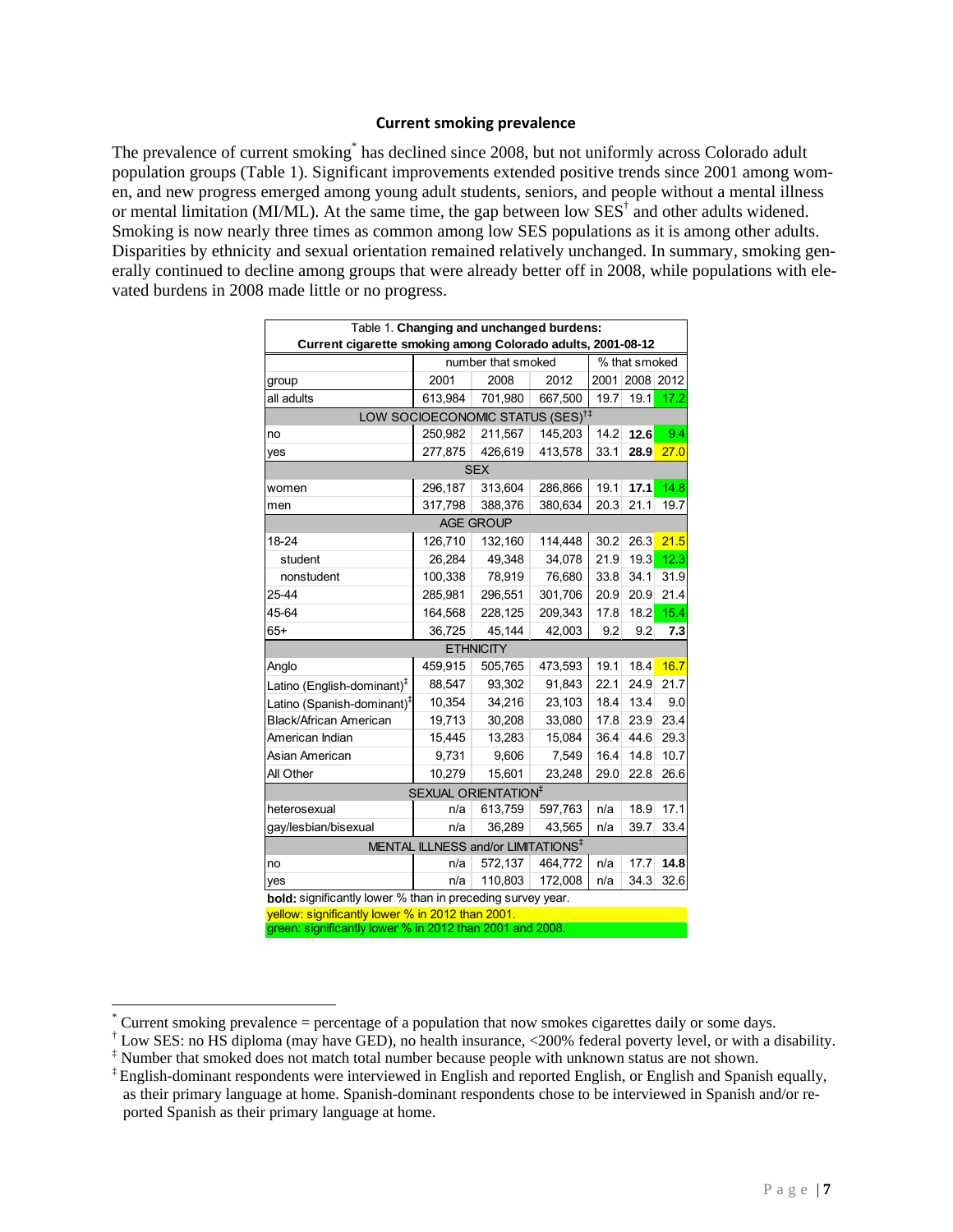The stall in progress looks starker when demographic groups are combined according to their smoking trend during 2001-12 (Figure 1). After evaluating all major demographic groupings (results not shown), the only significant divisions fall between low vs. other SES and men vs. women.\* Take Colorado adults who graduated from high school, had health insurance, had household income at or above 200% of the federal poverty level  $(FPL)^{\dagger}$  and had no disability – this group of men and women made substantial gains against the tobacco epidemic. At the same time, low SES women made only a small gain, and low SES men made no detectable progress at all.



These SES patterns of smoking emerged at a time when Colorado's population was losing socioeconomic ground. The growing adult population also experienced a decline in SES, with 32.2% classified as low SES in 2001 to 49.7% of Colorado adults classified as low SES in 2012.\* The declining SES trend converged with a lack of meaningful progress among low SES smokers; as a result, smoking is more identifiably a low SES burden today than it already was: In 2001, 52.5% of Colorado smokers were classified as low SES; today, 74.0% are.\*

From here forward, progress against the tobacco epidemic requires a commitment to figure out how to enengage low SES smokers and support them in cessation efforts. Both national and Colorado evidence suggests that new strategies will be needed – including finding ways to reach and serve a large population that shares low SES but represents the broad spectrum of American ethnic and sexual cultures and identities.

<sup>\*</sup> Respondents with unknown SES are excluded (16.2% of adults in 2001, 20.3% of adults in 2012; 13.9% of smokers in 2001, 16.3% of smokers in 2012).

<sup>†</sup> In 2012, 200% FPL was \$46,100 for a family of four.

Results exclude Spanish-dominant Latinas, who represent a small fraction of the smoker population and whose smoking prevalence sharply declined during 2001-12 (from 18.3% to 3.0%); the most likely explanation for the decline is not cessation but in-migration of nonsmokers from Mexico, where few women smoke.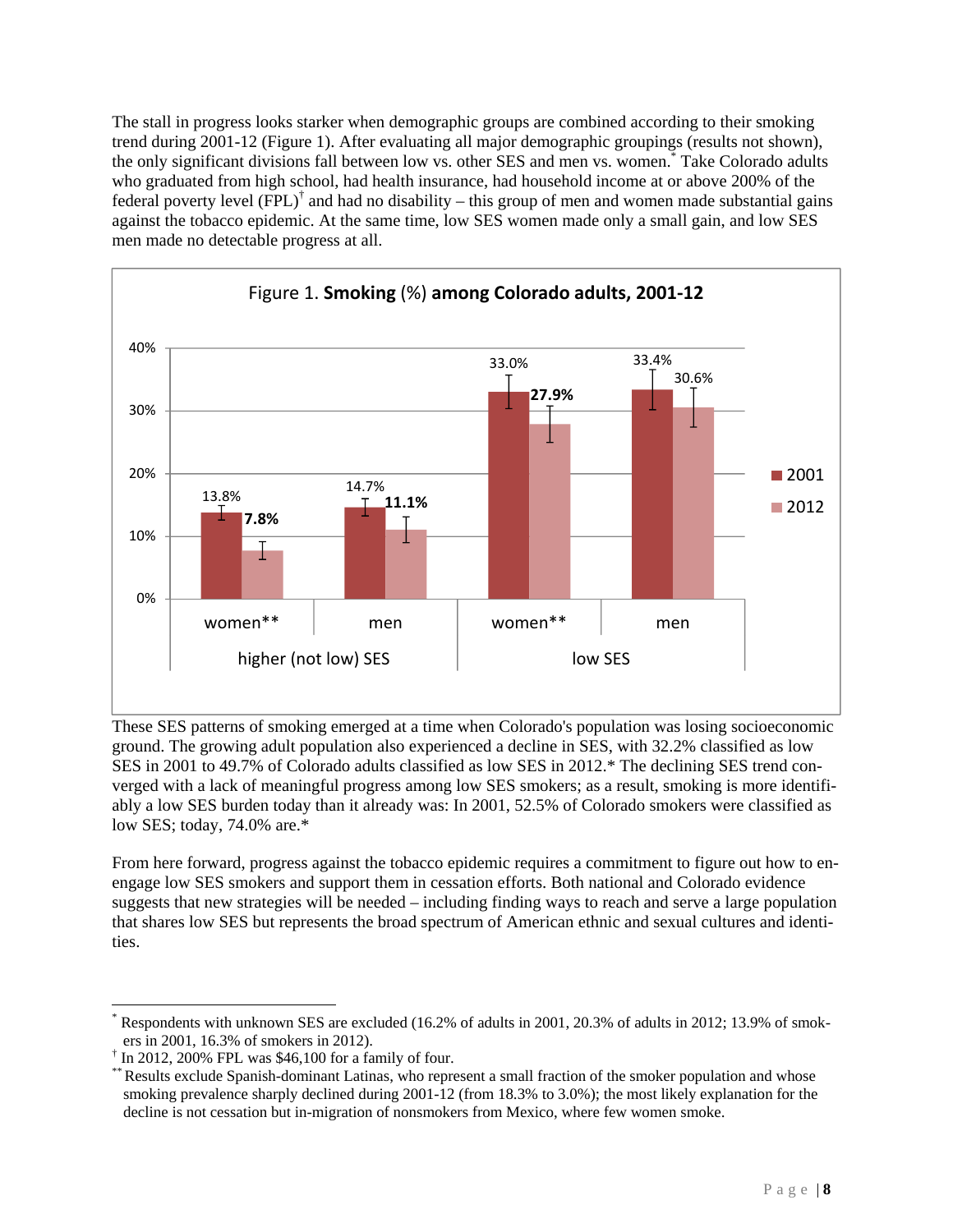The low SES-smoking connection may also be analyzed by the conditions that together represent low SES – lower income, no health insurance, no high school diploma, and disability (Table 2). The biggest

difference between smokers and nonsmokers is household income: More than half of smokers are poor or near-poor, compared to less than one-third of nonsmokers. Smokers are also more often male; young adult nonstudents or aged 25-44; Englishdominant Latino, Black/AA or AI/AN; GLB; MI/ML; disabled; poor or near-poor; without health insurance, and not high school graduates.

Colorado's low SES population: poorer, more multiple conditions

Colorado's low SES population has steadily grown, from one-third of adults in 2001 to one-half in 2012. And, low SES Coloradans are increasingly likely to report multiple low SES conditions.

| Percent of low SES adults in Colorado with |             |          |       |
|--------------------------------------------|-------------|----------|-------|
|                                            | 2001        | 2008     | 2012  |
| <200% FPL                                  | 69.9% 72.1% |          | 80.3% |
| no insurance                               | 43.1%       | 49.2%    | 43.4% |
| no HS grad                                 | 23.1%       | $34.4\%$ | 35.2% |
| disability                                 | 7.8%        | 8.5%     | 11.9% |
| FPL = federal poverty level                |             |          |       |

| Table 2. Characteristics of Colorado adults, 2012,   |                    |      |  |  |  |  |  |  |  |
|------------------------------------------------------|--------------------|------|--|--|--|--|--|--|--|
|                                                      | by smoking status  |      |  |  |  |  |  |  |  |
|                                                      | nonsmokers smokers |      |  |  |  |  |  |  |  |
|                                                      | percent who are    |      |  |  |  |  |  |  |  |
| low SES indicators                                   |                    |      |  |  |  |  |  |  |  |
| poverty status                                       |                    |      |  |  |  |  |  |  |  |
| <100% FPL                                            | 10.6               | 19.6 |  |  |  |  |  |  |  |
| 100% to 199% FPL                                     | 18.8               | 35.4 |  |  |  |  |  |  |  |
| 200% FPL or above                                    | 70.6               | 45.0 |  |  |  |  |  |  |  |
| have health insurance*                               |                    |      |  |  |  |  |  |  |  |
| no                                                   | 15.3               | 29.0 |  |  |  |  |  |  |  |
| yes                                                  | 84.7               | 71.0 |  |  |  |  |  |  |  |
| high school diploma                                  |                    |      |  |  |  |  |  |  |  |
| no                                                   | 12.4               | 23.4 |  |  |  |  |  |  |  |
| yes                                                  | 87.6               | 76.6 |  |  |  |  |  |  |  |
| disabled/unable to work                              |                    |      |  |  |  |  |  |  |  |
| no                                                   | 96.4               | 89.1 |  |  |  |  |  |  |  |
| yes                                                  | 3.6                | 10.9 |  |  |  |  |  |  |  |
| other characteristics                                |                    |      |  |  |  |  |  |  |  |
| sex                                                  |                    |      |  |  |  |  |  |  |  |
| male                                                 | 48.4               | 57.0 |  |  |  |  |  |  |  |
| female                                               | 51.6               | 43.0 |  |  |  |  |  |  |  |
| age                                                  |                    |      |  |  |  |  |  |  |  |
| 18-24                                                | 13.0               | 17.1 |  |  |  |  |  |  |  |
| student                                              | 59.6               | 30.8 |  |  |  |  |  |  |  |
| nonstudent                                           | 40.4               | 69.2 |  |  |  |  |  |  |  |
| 25-44                                                | 34.5               | 45.2 |  |  |  |  |  |  |  |
| 45-64                                                | 35.9               | 31.4 |  |  |  |  |  |  |  |
| 65+                                                  | 16.6               | 6.3  |  |  |  |  |  |  |  |
| ethnicity                                            |                    |      |  |  |  |  |  |  |  |
| Anglo                                                | 73.9               | 71.0 |  |  |  |  |  |  |  |
|                                                      |                    |      |  |  |  |  |  |  |  |
| Latino (English-dominant)                            | 10.3               | 13.8 |  |  |  |  |  |  |  |
| Latino (Spanish-                                     | 7.3                | 3.5  |  |  |  |  |  |  |  |
| Black/AA                                             | 3.4                | 5.0  |  |  |  |  |  |  |  |
| American Indian                                      | 1.1                | 2.3  |  |  |  |  |  |  |  |
| Asian American                                       | 2.0                | 1.1  |  |  |  |  |  |  |  |
| all other                                            | 2.0                | 3.5  |  |  |  |  |  |  |  |
| sexual orientation                                   |                    |      |  |  |  |  |  |  |  |
| heterosexual                                         | 97.1               | 93.2 |  |  |  |  |  |  |  |
| gay/lesbian/bisexual                                 | 2.9                | 6.8  |  |  |  |  |  |  |  |
| mental illness/limitations                           |                    |      |  |  |  |  |  |  |  |
| no                                                   | 88.3               | 73.0 |  |  |  |  |  |  |  |
| yes                                                  | 11.7               | 27.0 |  |  |  |  |  |  |  |
| FPL = federal poverty level.                         |                    |      |  |  |  |  |  |  |  |
| Distributions $\neq$ 100% are due to rounding error. |                    |      |  |  |  |  |  |  |  |
| * includes Medicaid.                                 |                    |      |  |  |  |  |  |  |  |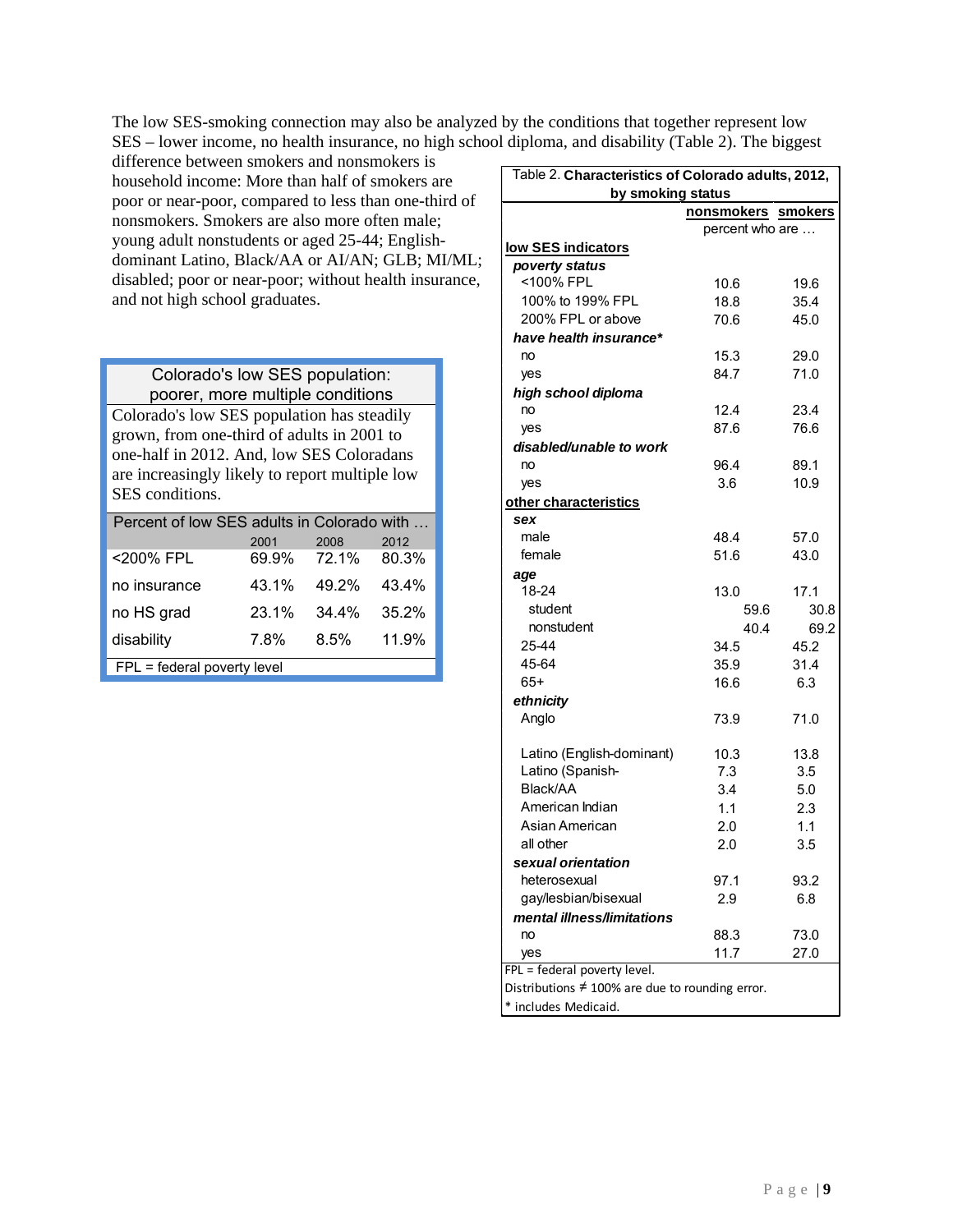Among young adults (aged 18-24), nonstudents tend to have lower SES than students. Young adulthood is also a period when smoking patterns are often not yet established. Most regular (dependent) smokers try their first cigarette before age 18, but one-third<sup>30</sup> to one-half <sup>31</sup> started smoking *regularly* only during their young adult years. This age thus represents an important indicator of trends in smoking initiation.

During 2001-12, both ever-smoking<sup>\*</sup> and current smoking declined significantly among Colorado's young adults (Figure 2). The SES gap was highly evident, however, as declines were limited to students (Figure



3). The current report takes a closer look at young adult nonstudents on page 17.



<sup>\*</sup> Smoked at least 100 cigarettes in lifetime.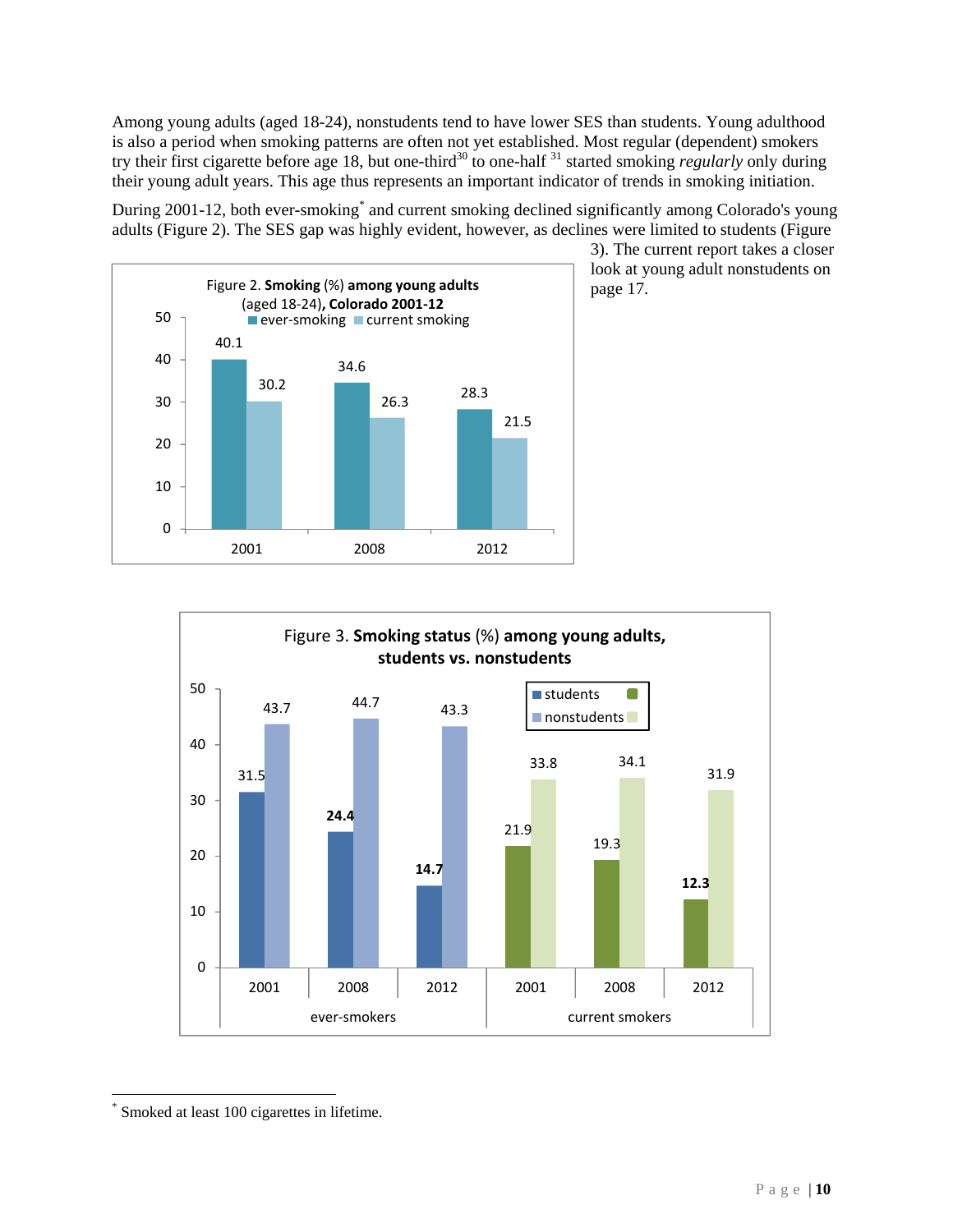#### **Continuing smokers continued to smoke less**

States with highly successful tobacco control programs have seen cigarette consumption decline among continuing smokers, even though current smoking prevalence may level out.<sup>32</sup> Smokers who cut down often negatively compensate by inhaling more deeply or more often, or smoking each cigarette further down, but cutting down also encourages cessation<sup>33,34,35</sup> and may reduce harm.<sup>36,37</sup>

Three measures of cigarette consumption in Colorado showed improvement during 2008-2012:

*Daily smoking*. Fewer current smokers smoked every day (down from 74.7% to **69.9%**), with a greater decline among English-dominant Latinos (down from 66.1% to **56.8%**). Daily smoking increased among AI/AN smokers from 78.9% to 84.3% and daily smoking among smokers with a disability decreased from 84.2% to 74.6%.

*Cigarettes per day* (CPD). Daily smokers consumed fewer CPD, down from 15.4 to **13.7**. The decline was seen among most population groups. Among nondaily smokers, CPD was unchanged overall  $(\sim4.0)$ but declined among men (from 5.4 to **4.1 CPD**). Smoking frequency increased among nondaily smokers from 16.6 to 20.4 days per month and from 6.1 to 8.2 CPD. Male daily smokers had a higher CPD than women (14.7 vs. 12.4). In AI/AN smokers CPD decreased from 15.0 to 12.5.

*Heavy smoking* (25+ CPD). The proportion of daily smokers who smoked heavily continued to decline, from 12.5% in 2001 to 8.6% in 2008 and **5.1%** in 2012. It remained most common among Anglos (6.2%) and blacks/AAs (7.2%).

*Cigarette sales*. Excise tax collections reported by the Colorado Department of Revenue continued to decline, and the volume of cigarettes sold per Coloradan (Figure 4) fell by 17.5% between 2008 and 2012.



At the same time, the decline has been slowing since 2009, which suggests that the tax increase adopted by voters (in 2004) is losing its power to encourage cessation and lessen consumption.<sup>38</sup>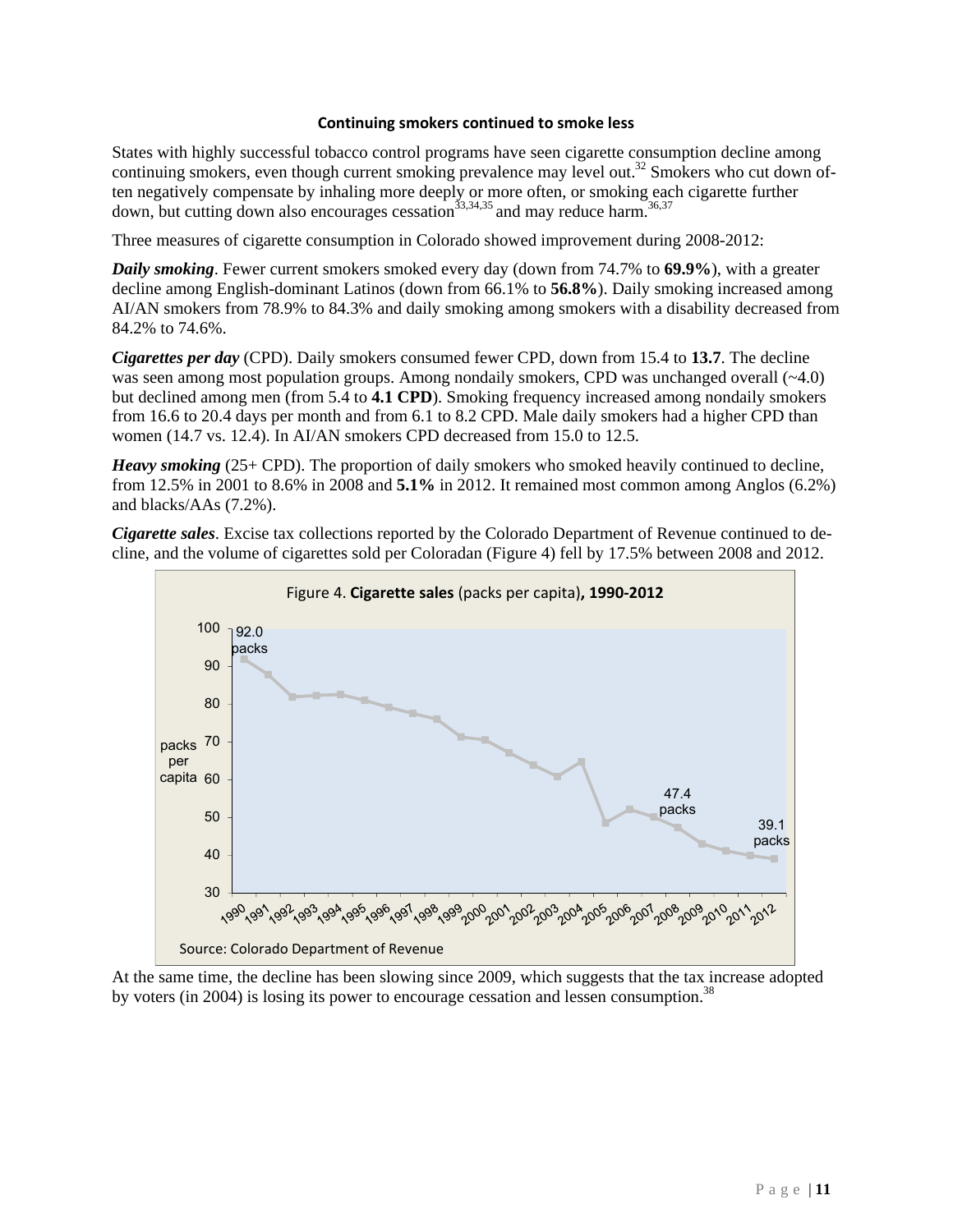#### **Cessation attempts, success, strategies**

Prevention of smoking initiation has the greatest long-term potential to end the tobacco epidemic, but cessation by current smokers has the largest immediate impact on smoking prevalence. Quit attempts often end in relapse, but many smokers try repeatedly before achieving lasting abstinence.<sup>39</sup>

During 2008-12, past-year quit attempts (at least one day without smoking) declined substantially, from 65.6% to **53.6%**. Anglo smokers were least likely to have made a quit attempt (50.7%). Latino smokers were more likely than Anglo smokers to make a quit attempt (**65.7%** vs. 50.7%).

Among smokers who did try to quit, more than two-thirds (70.1%) tried two or more times during the year (median 2.6 attempts), including 38.0% who made four or more attempts.

Successful quit outcomes (at least three months without smoking when interviewed) held steady at 9.3%, and no population group showed significant improvement from 2008 to 2012. Small shifts slightly narrowed disparities by SES and between Anglos and blacks/AAs (Figure 5).



Several treatment methods increase the likelihood that a quit-attempt will succeed. Such evidence-based treatments include medicinal nicotine products (patch, gum, lozenge, etc.), counseling (in person or through a telephone quitline), and prescription medicines (bupropion and varenicline).<sup>40</sup> Among Colorado smokers who made a past-year quit-attempt, nearly one-third (31.5%) used evidence-based treatment, a small increase from 30.1% in 2008.

*Colorado QuitLine*. Nearly three-fourths of smokers (73.9%) had heard of the QuitLine (telephone cessation counseling service), and ever-use increased from 14.7% in 2008 to **20.2%**, but awareness declined from 81.3% in 2008. The decline in awareness was greatest among men and young adults. Among pastyear quit-attempters, 6.1% used QuitLine for assistance, statistically unchanged from 2008. Use in a pastyear quit attempt fell by almost half among Anglo men, from 8.6% to **4.4%**, and Anglo women, from 12.9% to **6.8%**. Among senior men (aged 65+), past-year use fell fivefold, from 9.0% to **1.8%**. Latino smokers were less likely than Anglo smokers to have ever used the QuitLine (**16.8%** vs. 20.6%). Everuse decreased among Spanish-dominant Latino smokers from 8.3% to **7.0%** and AI/AN smokers 26.2% to 19.8%. QuitLine ever-use was more common in disabled smokers than it was among non-disabled smokers (31.4% vs. 18.3%). QuitLine ever-use was less common than among heterosexual adults who were smokers in the past year (**17.8%** vs. 20.3%). QuitLine ever-use was one-third less common as among women (16.3% vs. 25.2% of adults who were smokers in the past year).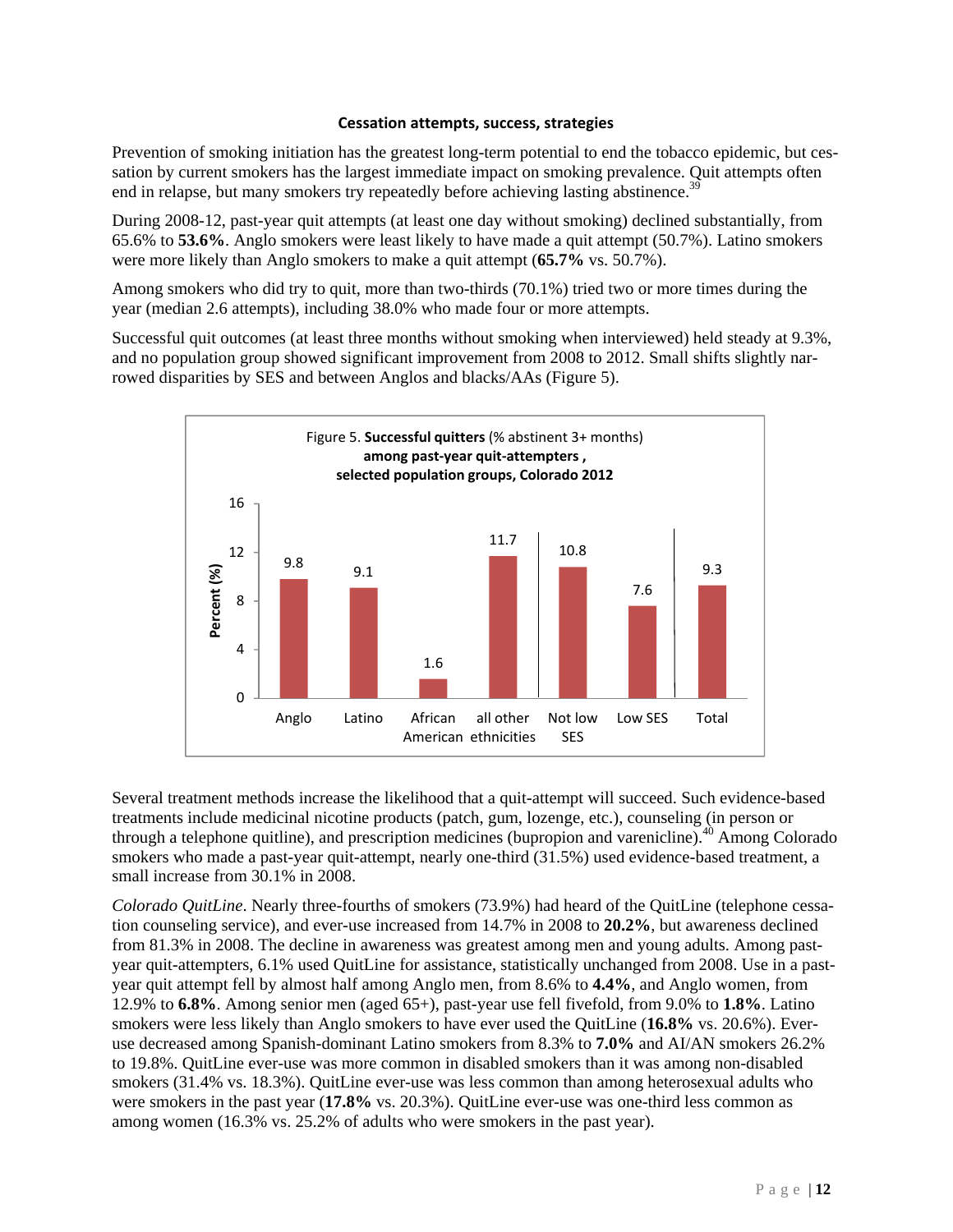*Nicotine replacement therapy (NRT)*. NRT use remained unchanged in 2012 at 21.6% among past-year quit-attempters. Use was not statistically different between men and women (17.9% and 26.3%, respectively) and unchanged since 2008 in either group. Use also did not change across age groups, remaining lower among young adults than adults aged 25-64 (10.5% vs. 24.1 %). Use was most common among black/AA quit attempters (Figure 6), whose use increased from 22.3% to **30.2%**. Use increased slightly among low SES quit-attempters, from 21.2% to **23.5%**, eliminating a previous SES disparity. Latino quitattempters were less than half as likely as Anglo quit-attempters to use NRT (11.7% vs. 24.5%).



*Varenicline (Chantix®)*. Use declined from 6.8% to **5.0%** of quit attempters and was similarly common across ethnicities, sexes, and SES indicators. The highest prevalence of use occurred among quitattempters with Medicare insurance (16.9%) and the disabled (12.1%). Use was uncommon among young adults  $(0.1\%)$ , blacks/AAs ( $>0.1\%$ ), the uninsured (0.8%), and students (0.4%).

*Cold turkey.* In both 2008 and 2012, about half of current smokers (47.8% and 53.9% respectively) said their next quit attempt would be unaided ("cold turkey"), a consistent finding across demographic groups.

*Health care visits, provider advice to quit, and cessation referral.* Almost three-fourths (72.9%) of smokers saw a health care provider in the previous 12 months, unchanged from 2008; fewer smokers saw a dentist, down from 60.4% to **52.1%**.

More than two-thirds of adults who were smokers in the past year (68.0%) who saw a healthcare provider were advised to quit, up from 62.6% in 2008. The rise was larger among young adults who were smokers in the past year who saw a healthcare provider, up from 48.3% to **69.4%**. Advice to quit among senior adults who were smokers in the past year (aged 65+) has steadily risen for a decade, from 54.6% in 2001 to 66.0% in 2008 and **72.7%** in 2012. Quit advice remained unchanged among black/AA (75.5%) and Latino (53.7%) adults who was a smoker in the past year.

More than a third (38.6%) of adults who were smokers in the past year who saw a healthcare provider were referred to smoking cessation treatment, similar to the rate in 2008 except that such referrals declined sharply in rural areas, from 47.8% to **30.1%**. The type of referral shifted from NRT to the Colorado QuitLine, as QuitLine referrals increased from 36.2% to **45.6%** while NRT prescriptions decreased from 38.3% to **25.8%**. This shift may reflect the fact that the Colorado QuitLine includes free NRT for many enrollees. Referrals to a smoking cessation class or group declined from 4.8% to **1.5%**.

Smokers who were advised to quit were more likely to try quitting in 2012, up from 31.1% to **37.9%** with larger increases among men, from 25.5% to **35.3%**, and Medicare beneficiaries, from 33.9% to **54.3%**.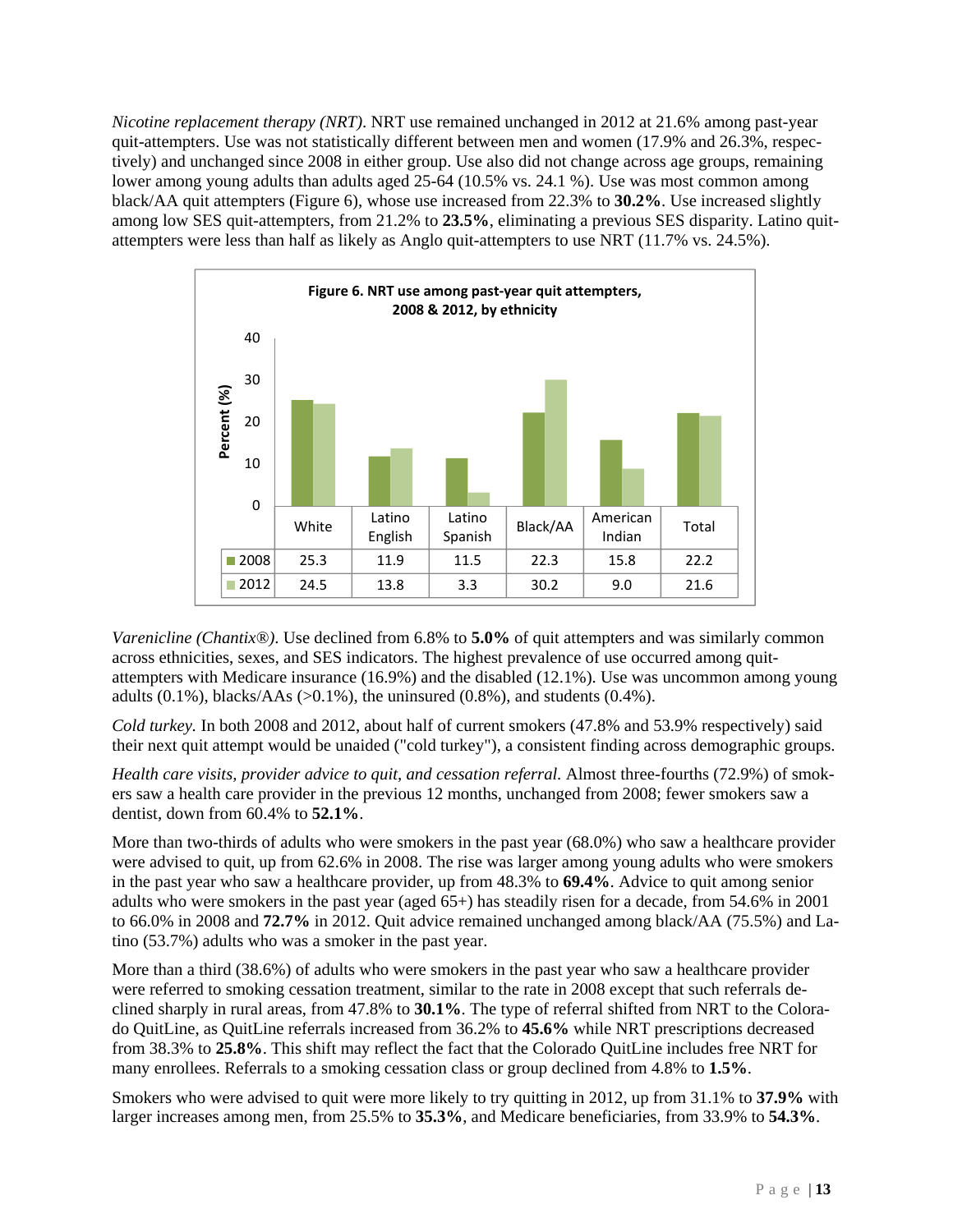### **Secondhand smoke (SHS): More protection, less exposure, continuing disparities**

*Household smoking rules and behaviors.* Homes with smokefree rules increased from 84.5% to **87.1%**  (Figure 7). Low SES adults were less likely than other adults to have smokefree home rules (80.7% vs.

93.1%), as were adults with a disability compared to others (64.4% vs. 88.5%). Fewer black/AA homes had smokefree rules (79.7% vs. 88.4% of Anglo homes), and recent smoking in black/AA homes was more common (12.9% vs. 8.4% in Anglo homes). Fewer GLB homes had smokefree rules (77.3% vs. 87.8% of heterosexual households) and more had recent smoking (14.9% vs. 8.6%).

Past-30-day smoking inside homes decreased from 12.2% to **8.7%** overall (Figure 8), with larger improvements among AI/AN adults, from 24.6% to 13.3%, and GLB adults, from 27.9% to 14.9%; the





problem was three times as common among low SES adults as among other adults (13.8% vs. 4.3%).

*Personal vehicle smoking rules.* Colorado vehicle owners were more likely in 2012 than in 2008 to keep their vehicles smokefree (76.1%, up from 71.3%). Most nonsmoking vehicle owners (88.3%) had smokefree vehicles in 2012; among current smokers, one in four vehicle owners (24.6%) had a smokefree vehicle, an increase from one in five in 2008. GLB adults and fewer smokefree vehicles rules (62.6% vs. 76.2%) compared to heterosexuals.

*SHS exposure of children at home.* Children are highly vulnerable to illness from SHS exposure. Where a child lived with an adult smoker, past-30-day smoking in the home declined from 23.6% in 2008 to **18.4%** but remained far more common than in homes where children lived with nonsmokers (1.5%).

Where low SES children lived with an adult smoker, smokefree rules were less common then in corresponding households with higher SES (73.4% vs. 90.8%).

*Indoor workplace smoking.* Past-30-day smoking decreased in workplaces from 5.7% to **3.8%**. The improvement demonstrates continuing and widening compliance with the Colorado Clean Indoor Act of 2006, which requires workplaces that employ three or more people to be smokefree. Men were more likely than women to report past 30 day smoking in the workplace (5.6% vs. 2.2%), as were Latinos compared to Anglos (5.3% vs. 3.3%) and low SES vs. other SES indoor workers (6.3% vs. 1.8%).

*Smoking rules in commercial vehicles.* Rules increased from 73.1% to **78.8%**, with no differences by age group or ethnicity. Those with low SES were less likely than others to report smokefree work vehicle rules (72.5% vs. 83.1%).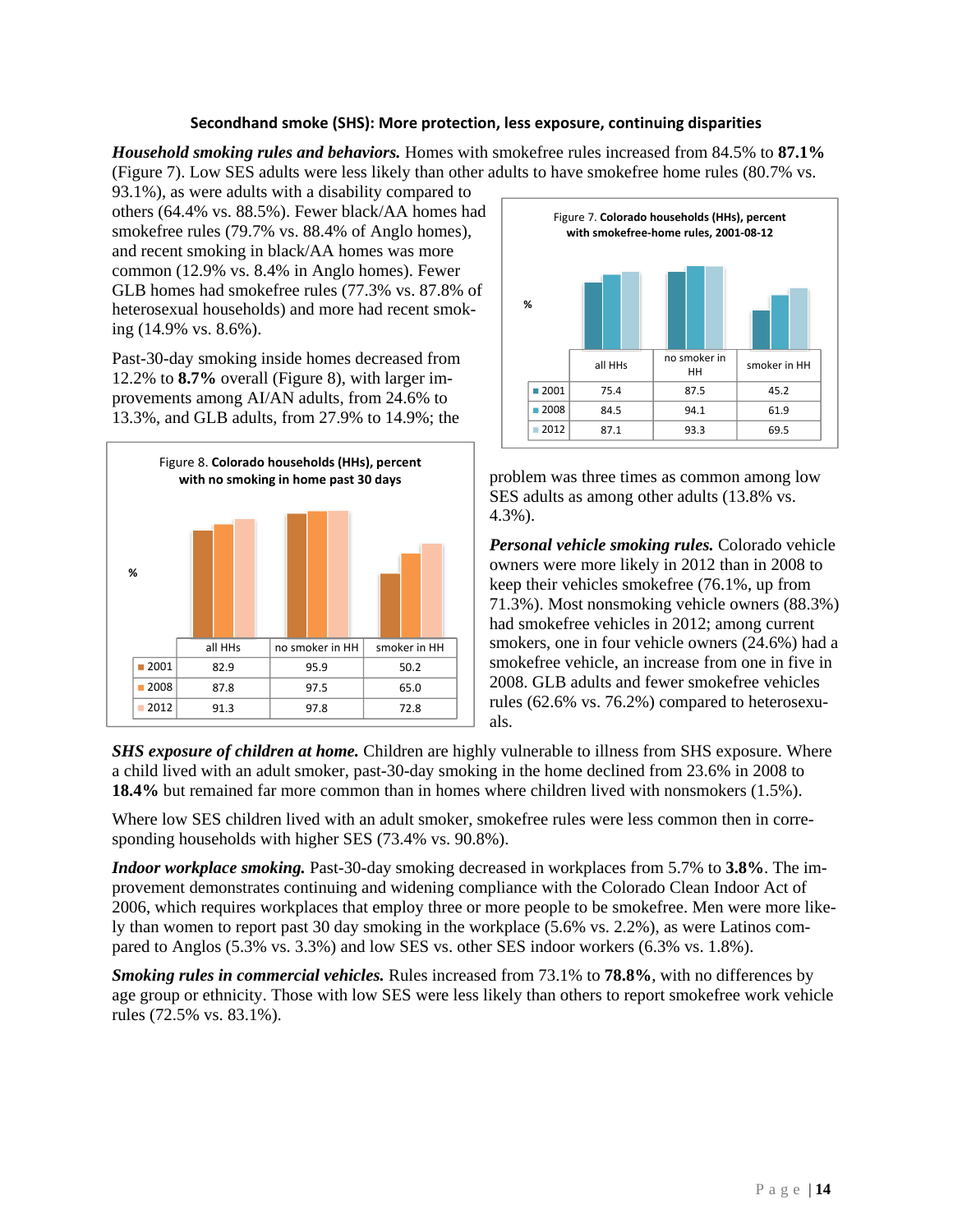*Rejection of SHS exposure.* For the first time, a majority of Colorado adults (55.8%) said they had to "put up with" someone smoking around them outside their home or workplace, a substantial increase from 39.5% in 2008. More than one in four (29.1%) asked someone not to smoke around them or their family. Among those who had "put up with smoking," public parks were the most common location (Figure 9).

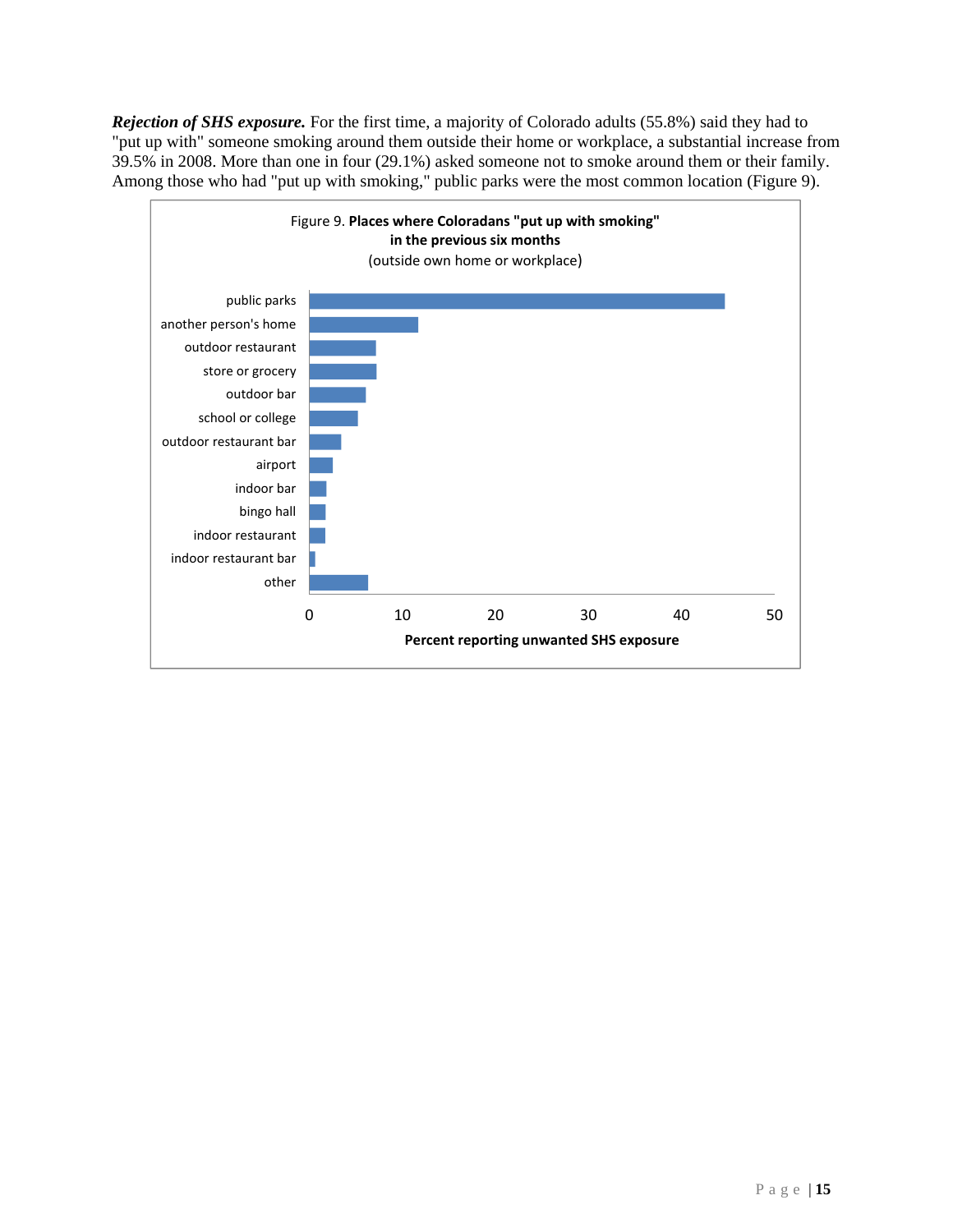#### **Other forms of tobacco**

About one-fourth of adults (28.4%) have ever used a non-cigarette tobacco product, unchanged from 2008. Current use of chewing tobacco or snuff was also unchanged (3.7% in 2012), remained predominantly a male behavior (7.1%), and was evenly split between daily and someday use. Current use was more common among rural than non-rural men (13.3% vs. 5.6%); Anglo than black/AA men (8.1% vs. 2.1%), and heterosexual than GLB men (7.5% vs. 3.0%).

Current cigar smoking (every day or some days) remained unchanged (2.5% in 2012). Few men (0.3%) smoked cigars daily. Current use was lower among GLB than heterosexual men (5.8% vs. 4.8%) and did not vary by ethnicity, SES status, or MI/ML.

Cigar smoking and chewing tobacco/snuff use were both more common among men younger than 45 than men aged 45+ (Figure 10). Among young adults, student status was unrelated to use.



No evidence was found to suggest that Colorado tobacco users are switching from cigarettes to smokeless products. Men who currently smoked cigarettes were more likely than former smokers to also use chewing tobacco or snuff (12.5% vs. 7.7%), and chewing tobacco/snuff use did not increase overall among men of any smoking status.

Hookah (waterpipe) smoking decreased substantially, especially among young adults. Although advertised as safe, hookah smoke exposes users to both tobacco toxins and toxic chemicals from fuel used to burn the tobacco. Communicable diseases can be transmitted among users of shared mouthpieces or multiple mouthpieces connected to a single water bowl. $41$ 

Among Colorado cigarette smokers, roughly one in four (24.3%) has ever smoked a hookah. Ever-use declined substantially among young adults (from 39.1% to **25.8%**; Figure 11), females (from 32.3% to **14.2%**), and students (from 41.4% to **23.0%**). GLB cigarette smoker hookah use declined between 2001 and 2012 (from 30.3% to **15.7%**).

Hookah ever-use is much less common among cigarette nonsmokers and former smokers (5.9% and 9.8%, respectively), with most common ever-use among:

- men compared to women  $(15.6\% \text{ vs. } 4.3\%);$
- GLB women than heterosexual women (18.3% vs. 3.9%);
- adults with vs. without MI/ML  $(17.0\% \text{ vs. } 9.0\%);$
- adults with vs. without low SES  $(12.4\% \text{ vs } 7.2\%).$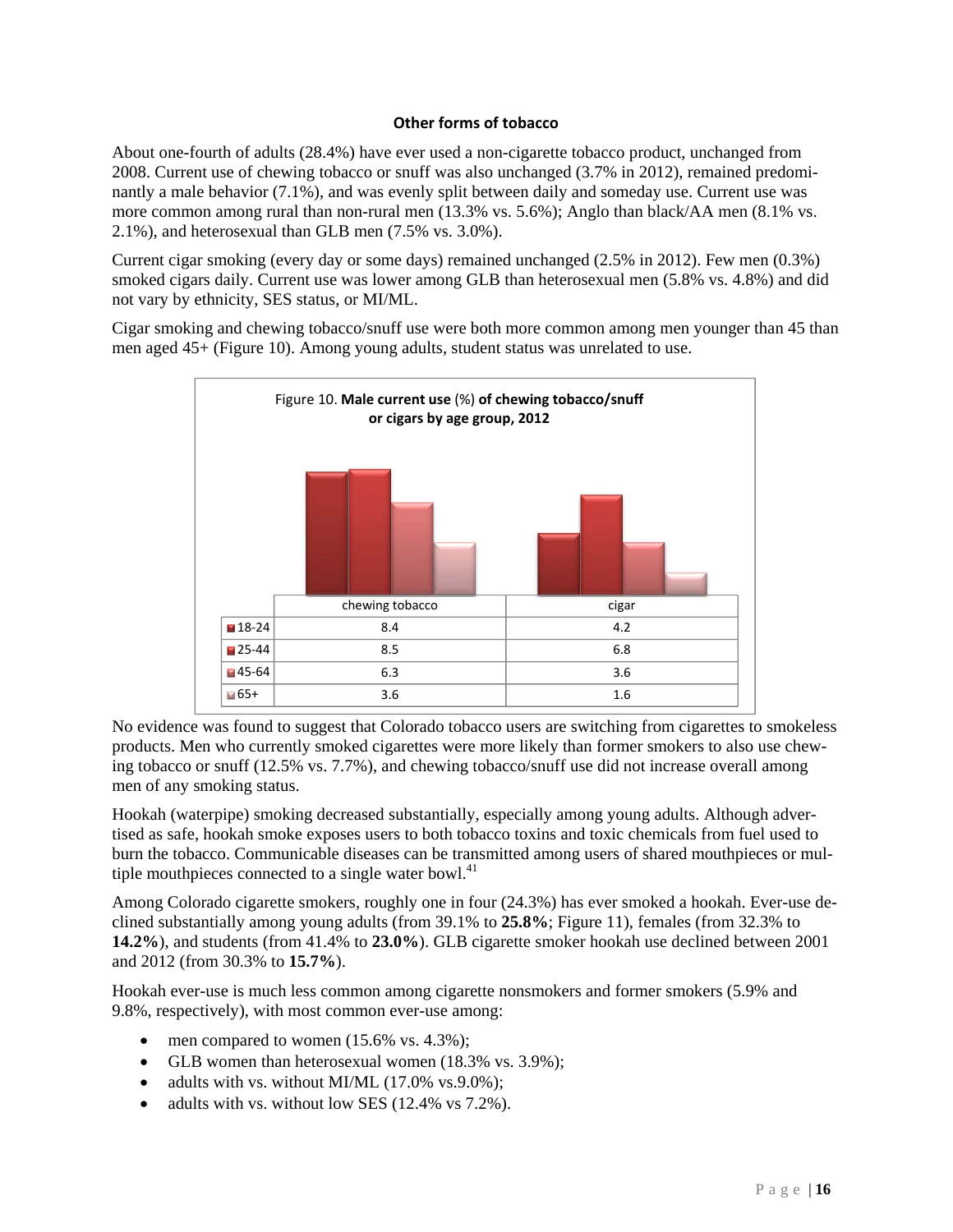

#### **E‐cigarettes**

Although electronic cigarettes first appeared in the United States in 2007, they received little media attention and only low-level marketing until 2013. But already in 2012, more than one-fourth (29.4%) of Colorado adult current smokers had tried e-cigarettes (as did 2.2% of non/former smokers). Among young adults, more than half of current smokers (53.7%) and 15.6% overall had tried e-cigarettes.

Recent national studies have found rapidly widening interest in, and use of, e-cigarettes among both smokers and nonsmoking adolescents and young adults. The devices are currently unregulated and are marketed largely by tobacco companies. E-cigarettes may or may not support cessation attempts, and they may deliver toxins to both users and bystanders. At present, their public health impact is unknowable, but fast-increasing visibility of their large, emotionally manipulative advertising campaigns threatens to make smoking – whether real or simulated – seem highly attractive again.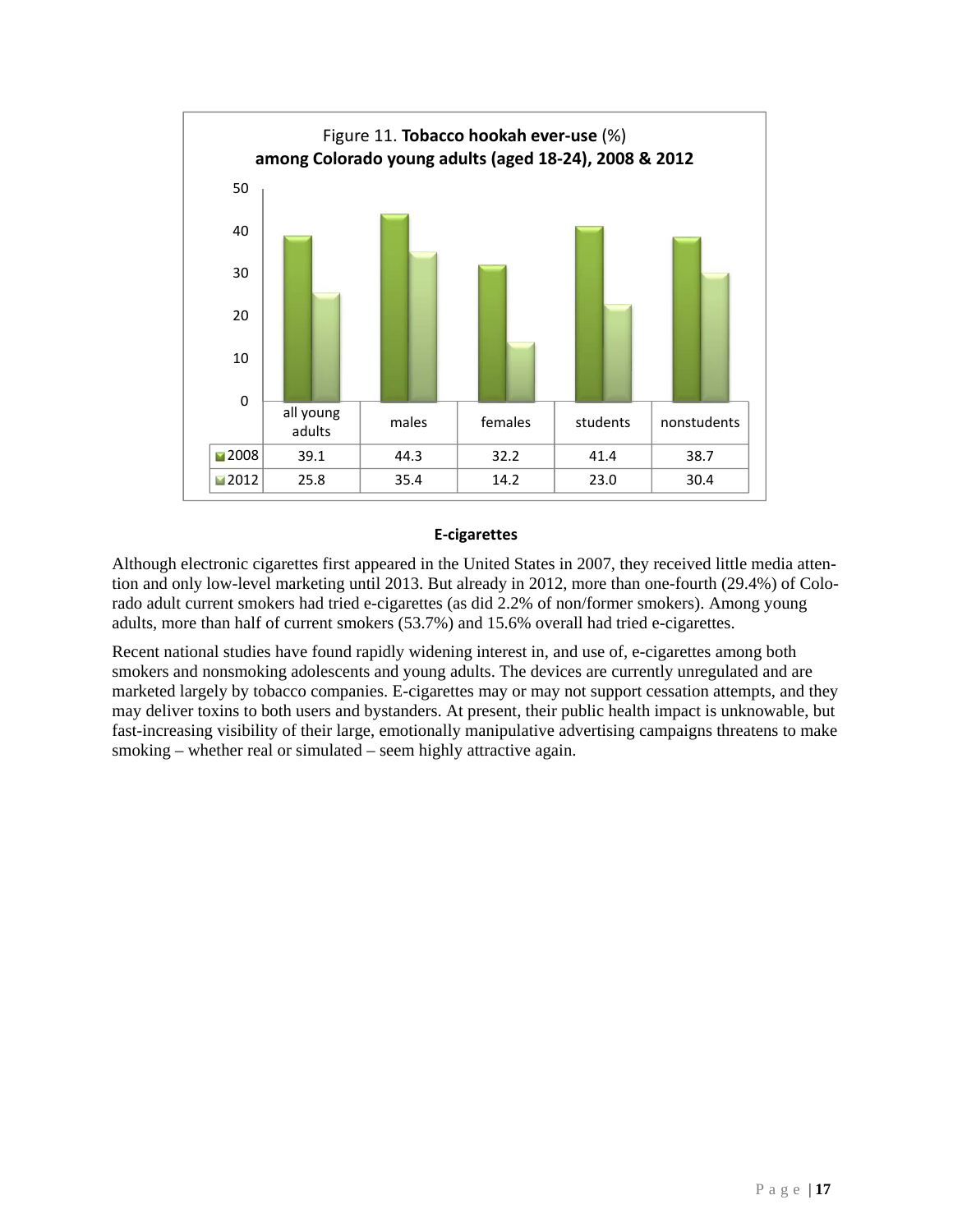#### **Young adult nonstudents: a closer look**

Young adult nonstudents, also known as straight-to-work (STW) young adults, tend to have lower SES than those who continue their formal education after high school graduation. Compared to young adult students, Colorado STW young adults are more likely to be male (58.9% vs. 51.2%), non-Anglo (42.3% vs. 34.3%), resident in a rural area (17.9% vs. 14.3%), and lack health insurance (35.8% vs. 21.1%).

Compared to young adult students, STW young adults were more than twice as likely to be current smokers (31.9% vs. 12.3%) and less likely to have smokefree rules at home (14.7% vs. 20.0%) or in personal vehicles (51.6% vs. 70.5%).

## **Smoking and mental illness\* / mental limitations†**

About one in seven Colorado adults (14.4%) reported a diagnosed mental illness (MI) or mental limitation (ML). These adults were more likely than those not reporting an MI/ML to be ever-smokers and current smokers (57.2% vs. 38.6% and 32.6% vs. 14.8%, respectively). Cigarette consumption levels were similar between the groups, and neither quit-attempt nor quit-success rates differed by MI/ML.

MI/ML smokers were more likely than non-MI/ML smokers to have seen a health care provider in the past 12 months (80.9% vs. 69.7%), but the groups had similar rates of provider advice to quit smoking, referral to cessation assistance, QuitLine awareness, and QuitLine ever-use. MI/ML smokers were more likely than non-MI/ML smokers to have used NRT in the most recent quit-attempt (25.3% vs. 20.8%); prescription cessation medication use was similar between the two groups.

Smokefree home rules were less common among MI/ML vs. non-MI/ML adults (79.6% vs. 88.7%), as were smokefree personal vehicle rules (62.7% vs. 78.1%), and past-30-day smoking in the home was more common (92.7% vs. 83.5%).

<sup>\*</sup> adults who report having a diagnosed mental illness

<sup>†</sup> adults who report that their activity is limited by a mental or emotional condition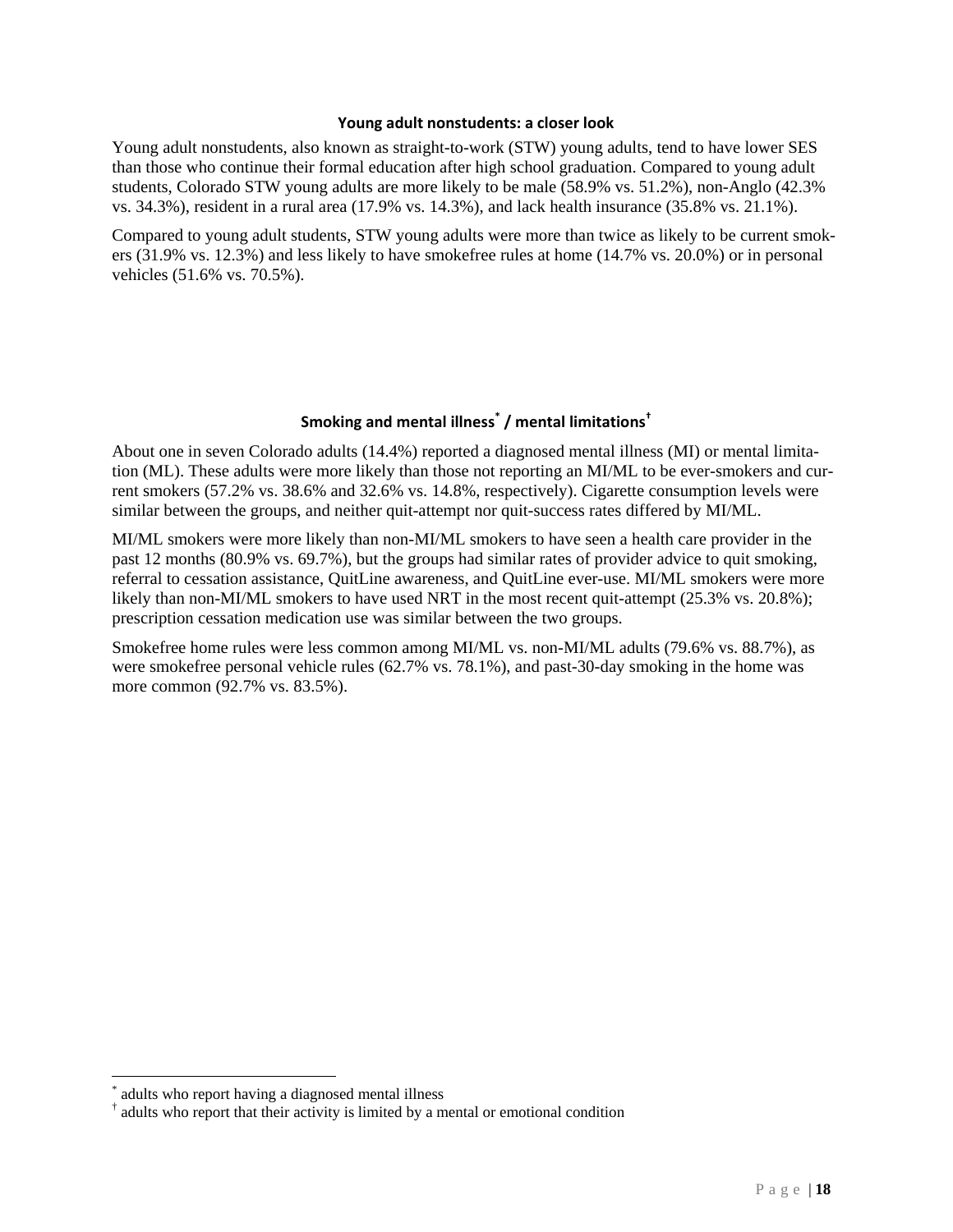#### **References**

- <sup>1</sup> Blumberg SJ, Luke JV, Ganesh N, et al. Wireless substitution: State-level estimates from the National Health Interview Survey, 2010–2011. National health statistics reports; no 61. Hyattsville, MD: National Center for Health Statistics: 2012.
- Blumberg SJ, Luke JV, Davidson G, Davern ME, Yu T, Soderberg K. Wireless substitution: State-level estimates from the National Health Interview Survey, January–December 2007. National health statistics reports; no 14. Hyattsville, MD: National Center for Health Statistics: 2009. 2
- <sup>2</sup> Macro International Inc. 2008 Colorado Tobacco Attitudes and Behaviors Survey Methodology Report. Burlington, Vermont. 2009.
- <sup>3</sup> Israel Agaku, DMD, Brian King, PhD, Shanta R. Dube, PhD, 2013. Office on Smoking and Health, National Center for Chronic Disease Prevention and Health Promotion, CDCCDC.
- <sup>4</sup> Centers for Disease Control and Prevention. 2005. Annual Smoking-Attributable Mortality, Years of Potential Life Lost, and Economic Costs—United States, 1995–1999. *Morbidity and Mortality Weekly Report*,51(14):300–3. 5
- <sup>5</sup> Centers for Disease Control and Prevention. 2009. State-Specific Smoking-Attributable Mortality and Years of Potential Life Lost—United States, 2000–2004. *Morbidity and Mortality Weekly Report*,58(02):29–33.
- Centers for Disease Control and Prevention. Health, United States, 2008. Hyattsville (MD): Centers for Disease Control and Prevention, National Center for Health Statistics, 2009
- <sup>7</sup> Surgeon General. Smoking and Tobacco Use. Centers for Disease Control and Prevention. 27 May 2009.
- 
- <sup>8</sup> Most priority populations were identified from disparities found in the TABS 2001 survey.<br><sup>9</sup> Tobacco Disparities Strategic Planning Workgroup. "Tobacco Disparities Strategic Plan." (2006). 27 May 2009.
- <sup>10</sup> Colorado Tobacco Review Committee. *Tobacco Education, Prevention, and Cessation Grant Program Strategic Plan 2012–2020.* http://www.coprevent.org/2012/03/tobacco-education-prevention-and.html.
- <sup>11</sup> CDC. 2007. Cigarette smoking among adults United States, 2006. Morb Mort Wkly Rept MMWR 56,1157-61.
- <sup>12</sup> Barbeau EM, Krieger N., Soobader M-J. 2004. Working Class Matters: Socioeconomic Disadvantage, Race/Ethnicity, Gender, and Smoking in NHIS 2000. *American Journal of Public Health*, 94:269-278.
- <sup>13</sup> Jefferis B, Graham H, Manor O, Power C. 2003. Cigarette consumption and socio-economic circumstances in ad-<br>olescence as predictors of adult smoking. *Addiction*, 98(12):1765-72.
- <sup>14</sup> Webb MS, Carey MP. 2008. Tobacco smoking among low-income Black women: Demographic and psychosocial
- correlates in a community sample. *Nicotine & Tobacco Research*, 10(1):219-29.<br><sup>15</sup> Webb MS, Carey MP. 2008. Tobacco smoking among low-income Black women: Demographic and psychosocial correlates in a community sample. *Nic*
- <sup>16</sup> Levinson A, Perez-Stable E, Espinoza P, Flores E, Byers T. 2004. Latinos report less use of pharmaceutical aids<br>when trying to quit smoking. *American Journal of Preventive Medicine*, 26:105–11.
- <sup>17</sup> Foulds J, Gandhi KK, Steinberg MB, et al. 2006. Factors Associated With Quitting Smoking at a Tobacco Dependence Treatment Clinic. American Journal of Health Behaviors, 30(4): 400-12.
- <sup>18</sup> Agrawal A, Sartor C, Pergadia ML, Huizink AC, Lynskey MT. Correlates of smoking cessation in a nationally representative sample of U.S. adults. Addict Beh 2008; 33(9):1223-6.
- <sup>19</sup> Levy DT, Romano E, Mumford E. The Relationship of Smoking Cessation to Sociodemographic Characteristics,<br>Smoking Intensity, and Tobacco Control Policies, Nicotine & Tobacco Research 2005: 7(3):387-96.
- <sup>20</sup> Trinidad DR, Perez-Stable EJ, White MM, Emery SL, Messer K. A nationwide analysis of US racial/ethnic disparities in smoking behaviors, smoking cessation, and cessation-related factors. Am J Public Health. 2011;101:
- 699-706.<br><sup>21</sup> Reid JL, Hammond D, Boudreau C, Fong GT, Siahpush M. Socioeconomic disparities in quit intentions, quit attempts, and smoking abstinence among smokers in four western countries: findings from the International Tobac-
- co Control Four Country Survey. Nicotine Tob Res. 2010;12(suppl):S20-S33.<br><sup>22</sup> Fagan P, Shavers V, Lawrence D, Gibson JT, Ponder P. Cigarette smoking and quitting behaviors among unem-<br>ployed adults in the United States. N
- $23$  Fagan P, Shavers VL, Lawrence D, Gibson JT, O'Connell ME. Employment characteristics and socioeconomic factors associated with disparities in smoking abstinence and former smoking among U.S. workers. J Health Care
- Poor Underserved. 2007;18:52-72.<br><sup>24</sup> Wetter DW, Cofta-Gunn L, Irvin JE, et al. What accounts for the association of education and smoking cessation?
- Prev Med. 2005;40:452-460.<br><sup>25</sup> Ferguson J, Bauld L, Chesterman J, Judge K. The English smoking treatment services: one-year outcomes. Addiction. 2005;100(suppl 2):59-69.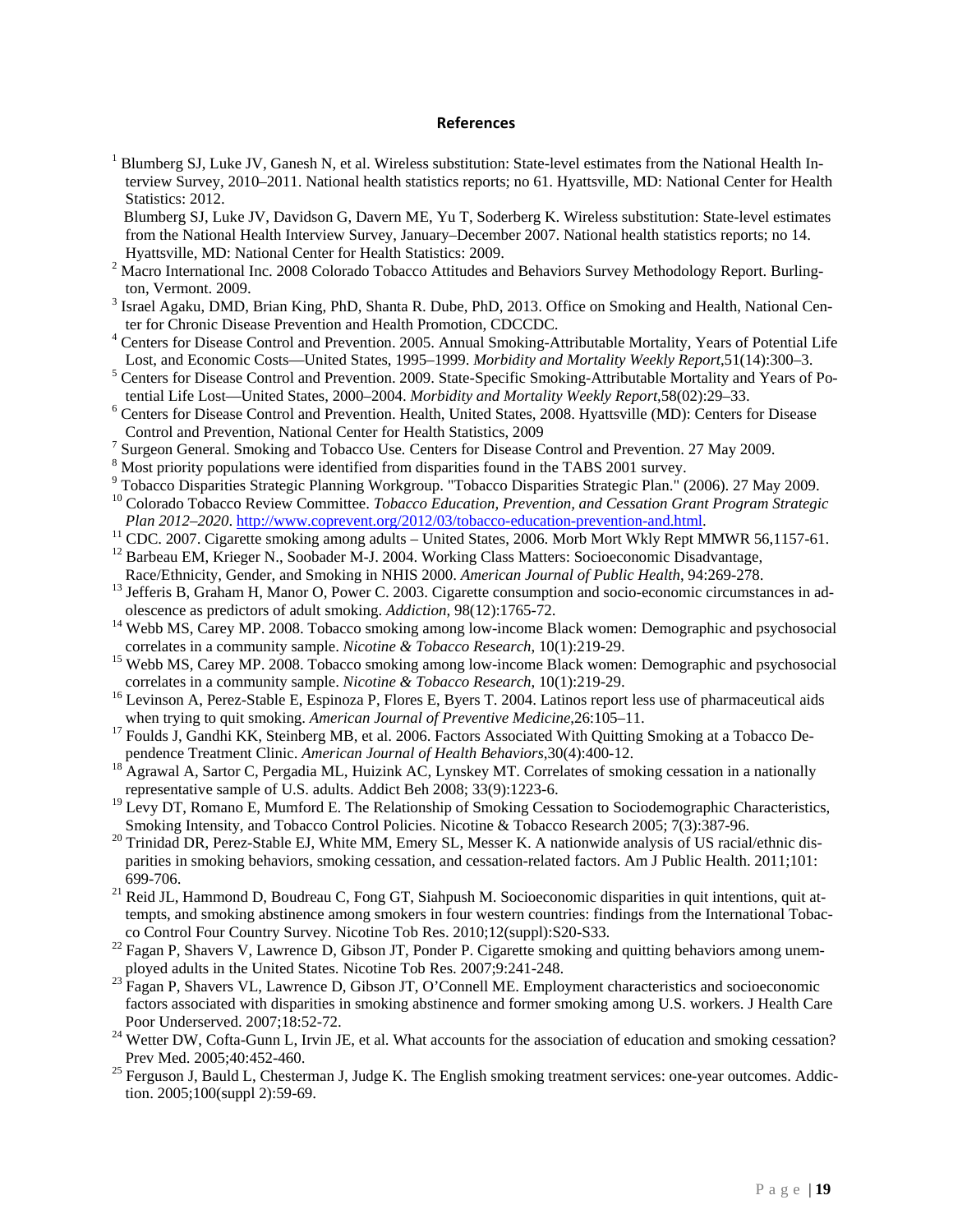- $^{26}$  Piper ME. Cook JW. Schlam TR. Jorenby DE. Smith SS. Bolt DM. Loh WY. Gender, race, and education differences in abstinence rates among participants in two randomized smoking cessation trials. Nicot Tob Res 2010; 12(6):647-57.<br><sup>27</sup> West R, McEwen A, Bolling K, Owen L. Smoking cessation and smoking patterns in the general population: A 1-
- 
- year follow-up. Addiction 2001; 96(6):891-902. 28 Japuntich SJ, Leventhal AM, Piper ME, Bolt DM, Roberts LJ, Fiore MC, Baker TB. Smoker Characteristics and Smoking-Cessation Milestones. Am J Prev Med 2011; 40(3):286-94.
- <sup>29</sup> Marti J. Successful Smoking Cessation and Duration of Abstinence-An Analysis of Socioeconomic Determinants.<br>Int J Envir Res Public Health 2010; 7(7):2789-99.
- 
- $30$  Biener L, Albers AB. Young adults: vulnerable new targets of tobacco marketing. Am J Public Health 2004;94.<br> $31$  Trinidad DR, Gilpin EA, Pierce JP. Do the Majority of Asian-American and African-American Smokers Start Adults? Am J Prev Med 2004;26(2):156-8.<br><sup>32</sup> Al-Delaimy, WD, White, MM, Gilmer, T, Zhu, S-H, Pierce, JP. The California Tobacco Control Program: Can we
- Maintain the Progress? Results from the California Tobacco Survey, 1990-2005. Volume 1. La Jolla, CA: Univer-
- sity of California, San Diego; 2008.<br><sup>33</sup> Farkas, AJ, Gilpin, EA, Distefan, JM, Pierce, JP. 1999. The effects of household and workplace smoking re-<br>strictions on quitting behaviors. *Tobacco Control*, 8:261-5.
- <sup>34</sup> Brownson, RC, DP Hopkins, and MA Wakefield. 2002. Effects of smoking restrictions in the workplace. *Annual*
- *Review of Public Health,* 23:333-48.<br><sup>35</sup> Bauer, JE, A. Hyland, O. Li, C. Steger, and KM Cummings. 2005. A longitudinal assessment of the impact of smokefree worksite policies on tobacco use. *American Journal of Public H*
- <sup>36</sup> Godtfredsen, NS, Prescott, E, Osler, M. 2005. Effect of smoking reduction on long cancer risk. *Journal of the*
- *American Medical Association*, 294:1505-10.<br><sup>37</sup> Knoke, JD, Shanks, TG, Vaughn, JW, Thun, MJ, Burns, DM. 2004. Lung cancer mortality is related to age in addition to duration and intensity of cigarette smoking: an analysis of CPS-I data. *Cancer Epidemiology Biomarkers*, 13: 949-57.<br><sup>38</sup> See, e.g., van Baal VHM, Vijgen SMC, Bemelmans WJE, Hoogenveen RT, Feenstra TL. Potential health benefits
- and cost effectiveness of tobacco tax increases and school intervention programs targeted at adolescents in the Netherlands. RIVM report 260601002. National Institute for Public Health and the Environment, 2005. Accessed 2/15/14: http://nl.sitestat.com/rivm/rivm-

nl/s?link.en.documents\_and\_publications.scientific.reports.2006.mei.potential\_health\_benefits\_and\_cost\_effective ness of tobacco tax increases and school\_intervention\_programs\_targeted\_at\_adolescents\_in\_the\_netherlands. down-

load\_pdf&ns\_type=pdf&ns\_url=http%3A%2F%2Fwww.rivm.nl%2Fdsresource%3Fobjectid=rivmp:11917&type =org&disposition=inline&ns\_nc=1<br>39 American Lung Association. Most Smokers Make Multiple Quit Attempts Before They Quit Smoking for Good.

- 
- Accessed 2/15/14: http://www.lung.org/press-room/press-releases/lung-assn-launches-quitter-in-you.html.<br><sup>40</sup> Fiore, M, Jaen, C, Baker, T, et al. 2008. *Treating Tobacco Use and Dependence: 2008 Update. Clinical Practice Gu*
- <sup>41</sup> WHO Study Group on Tobacco Product Regulation. Waterpipe Tobacco Smoking: Health Effects, Research Needs and Recommended Actions by Regulators. 2005. Tobacco Free Initiative. World Health Organization. Accessed 20 May 2009 at

www.who.int/tobacco/global\_interaction/tobreg/Waterpipe%20recommendation\_Final.pdf.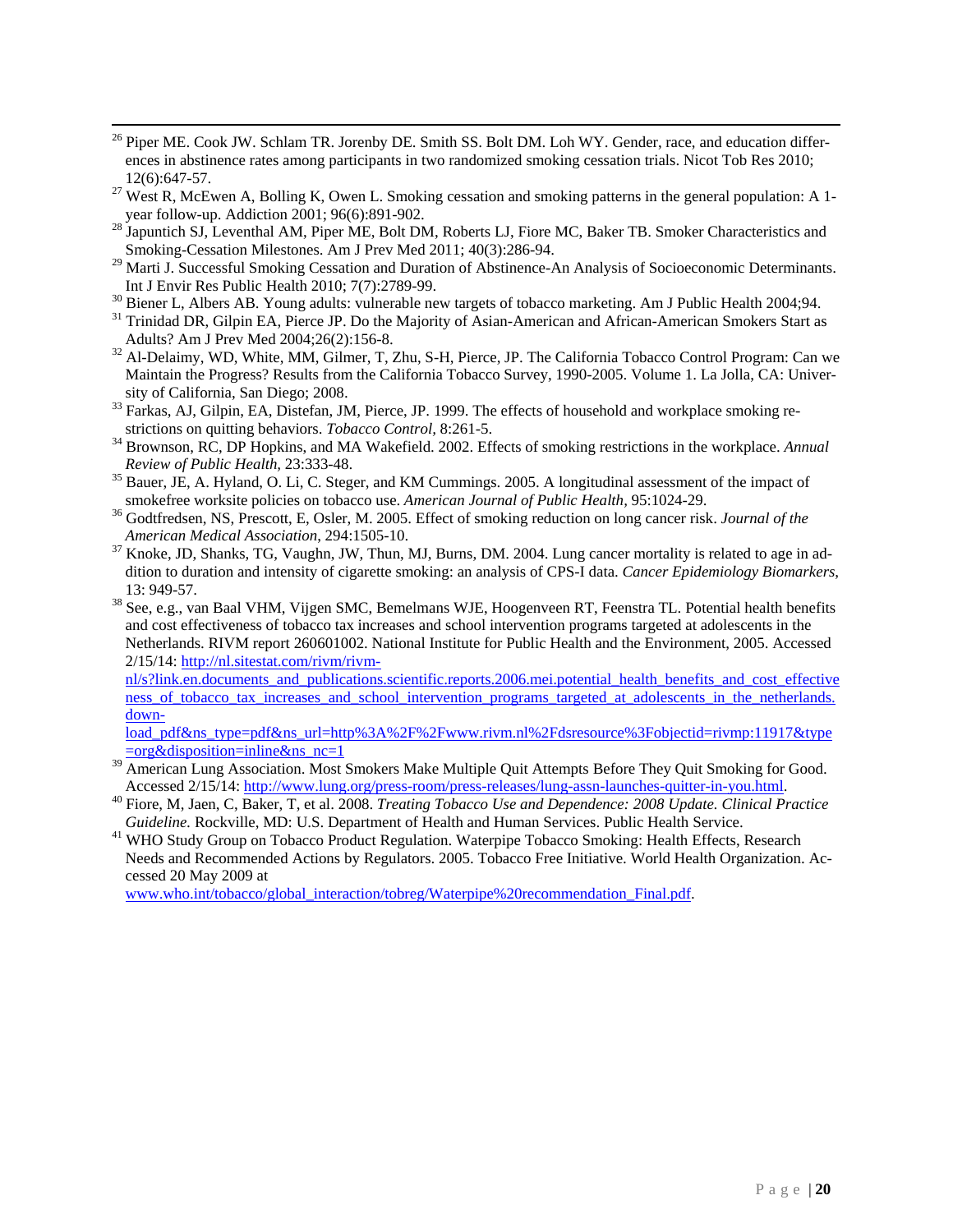### **Appendix Tobacco measures among sociodemographic groups**

Estimates and confidence limits (margins of error) are weighted to represent the Colorado adult population in 2012 and are shown for each category of:

- sex (male/female)
- age group (18-24, 25-44, 45-64, 65+)
- ethnicity: Anglo, Latino, black/African American, all others combined
- socioeconomic status (low vs. all other), and individual SES indicators:
	- o disability/inability to work (yes/no)
	- o health insurance status (insured, uninsured)
	- o poverty status (< 200% vs. ≥200% federal poverty level)
	- $\circ$  education (less than high school diploma or GED vs. high school diploma or more)

**Note:** No estimate is provided for categories that have fewer than 25 survey respondents, to avoid disseminating unreliable estimates.

## **Tables**

- 1. Current and ever smoking
- 2. Daily smoking, and cigarettes per day
- 3. Past year quit attempts, quit success
- 4. QuitLine awareness, QuitLine or NRT use in past-year quit attempt
- 5. Provider advice to quit smoking, provider referral to cessation treatment
- 6. Smokefree home rules, smokefree vehicle rules, no actual smoking in home during past 30 days
- 7. Use of smokeless tobacco, cigars, hookah
- 8. Use of e-cigarettes among adult smokers and other adults

## **Abbreviations**

LCL: lower 95% confidence limit (margin of error)

UCL: upper 95% confidence limit (margin of error)

SES: socioeconomic status

FPL: federal poverty limit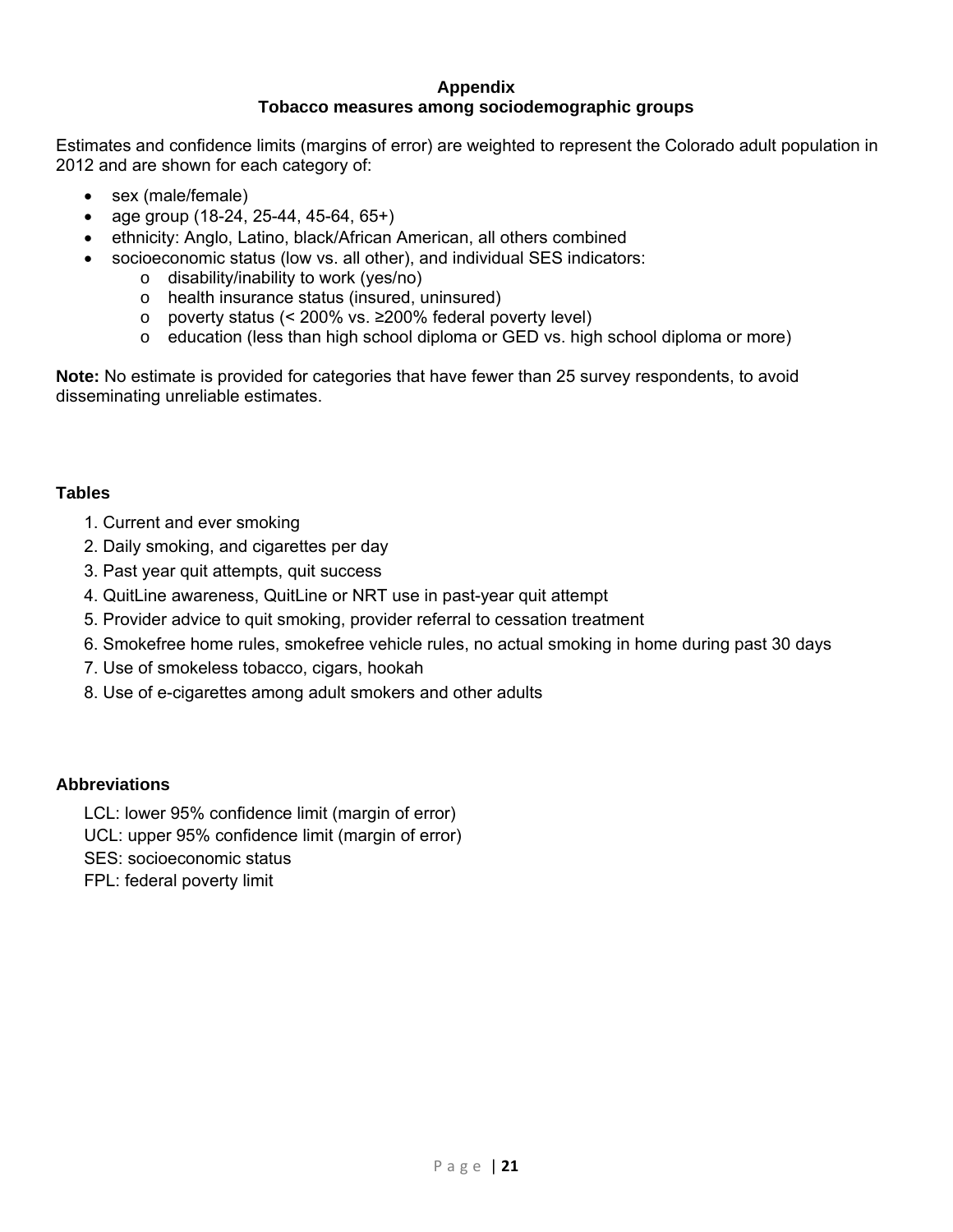|                                                                                                        | current smoking |            |            |            | ever smoking |            |
|--------------------------------------------------------------------------------------------------------|-----------------|------------|------------|------------|--------------|------------|
|                                                                                                        | prevalence      | <b>LCL</b> | <b>UCL</b> | prevalence | <b>LCL</b>   | <b>UCL</b> |
| sex                                                                                                    |                 |            |            |            |              |            |
| male                                                                                                   | 19.7            | 18.1       | 21.4       | 45.0       | 43.0         | 47.0       |
| female                                                                                                 | 14.8            | 13.5       | 16.1       | 37.3       | 35.6         | 39.0       |
| age group                                                                                              |                 |            |            |            |              |            |
| 18-24                                                                                                  | 21.5            | 18.0       | 25.1       | 28.3       | 24.4         | 32.1       |
| 25-44                                                                                                  | 21.4            | 19.4       | 23.5       | 40.9       | 38.4         | 43.3       |
| 45-64                                                                                                  | 15.4            | 13.9       | 16.9       | 42.0       | 40.0         | 44.1       |
| $65+$                                                                                                  | 7.3             | 6.1        | 8.5        | 51.8       | 49.4         | 54.2       |
| ethnicity                                                                                              |                 |            |            |            |              |            |
| Anglo                                                                                                  | 16.7            | 15.5       | 17.9       | 43.1       | 41.6         | 44.7       |
| Latino                                                                                                 | 16.9            | 14.3       | 19.6       | 33.5       | 30.3         | 36.8       |
| black/African American                                                                                 | 23.4            | 17.3       | 29.5       | 37.2       | 30.5         | 43.9       |
| all others combined                                                                                    | 21.9            | 16.9       | 26.9       | 41.7       | 35.8         | 47.6       |
| <b>SES</b>                                                                                             |                 |            |            |            |              |            |
| not low SES                                                                                            | 9.4             | 8.1        | 10.6       | 36.0       | 34.0         | 37.9       |
| low SES                                                                                                | 27.0            | 25.0       | 29.0       | 48.2       | 45.9         | 50.4       |
| disabled                                                                                               | 38.8            | 32.8       | 44.8       | 66.6       | 60.8         | 72.3       |
| uninsured                                                                                              | 28.6            | 25.3       | 32.0       | 46.9       | 43.2         | 50.6       |
| <200% FPL                                                                                              | 27.9            | 25.4       | 30.4       | 47.0       | 44.2         | 49.7       |
| <hs grad<="" td=""><td>28.5</td><td>24.9</td><td>32.1</td><td>51.6</td><td>47.6</td><td>55.5</td></hs> | 28.5            | 24.9       | 32.1       | 51.6       | 47.6         | 55.5       |

**Table 1.** Current smoking and ever smoking, Colorado adults 2012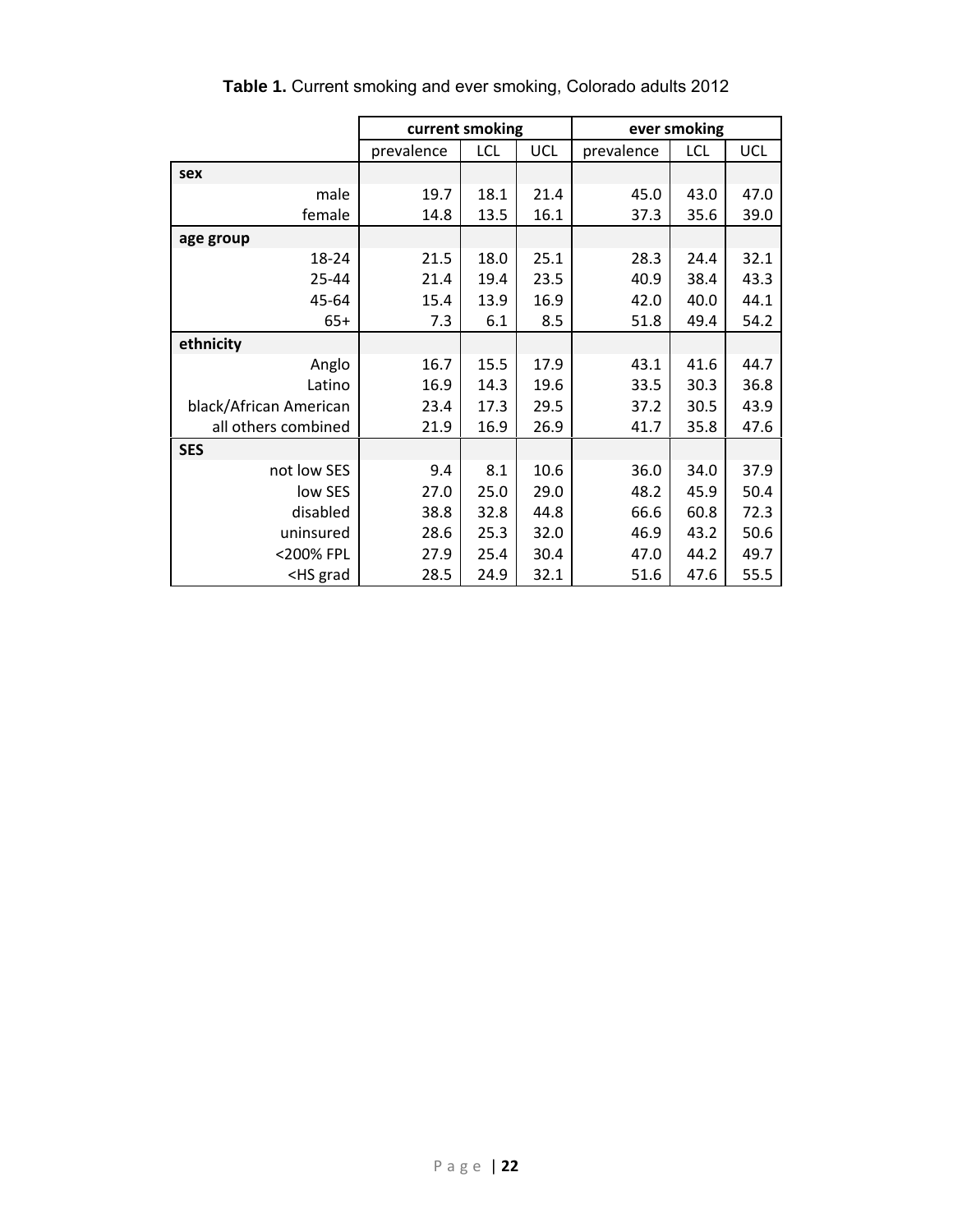|                                                                                                        |            | daily smoking* |            | cigarettes per day** |            |            |
|--------------------------------------------------------------------------------------------------------|------------|----------------|------------|----------------------|------------|------------|
|                                                                                                        | prevalence | <b>LCL</b>     | <b>UCL</b> | mean                 | <b>LCL</b> | <b>UCL</b> |
| sex                                                                                                    |            |                |            |                      |            |            |
| male                                                                                                   | 68.5       | 64.0           | 73.0       | 14.8                 | 13.6       | 16.0       |
| female                                                                                                 | 71.7       | 67.3           | 76.1       | 12.4                 | 11.7       | 13.1       |
| age group                                                                                              |            |                |            |                      |            |            |
| 18-24                                                                                                  | 70.2       | 61.7           | 78.8       | 13.8                 | 10.7       | 16.9       |
| 25-44                                                                                                  | 63.8       | 58.6           | 69.0       | 12.9                 | 11.9       | 13.9       |
| 45-64                                                                                                  | 77.7       | 73.2           | 82.2       | 14.6                 | 13.7       | 15.6       |
| $65+$                                                                                                  | 73.7       | 66.1           | 81.4       | 14.6                 | 13.0       | 16.3       |
| ethnicity                                                                                              |            |                |            |                      |            |            |
| Anglo                                                                                                  | 73.3       | 69.7           | 76.9       | 14.7                 | 13.7       | 15.6       |
| Latino                                                                                                 | 55.5       | 46.9           | 64.0       | 9.8                  | 8.7        | 10.8       |
| black/African American                                                                                 | 68.8       | 55.0           | 82.6       | 12.6                 | 10.0       | 15.3       |
| all others combined                                                                                    | 71.5       | 59.8           | 83.2       | 12.0                 | 10.3       | 13.8       |
| <b>SES</b>                                                                                             |            |                |            |                      |            |            |
| not low SES                                                                                            | 69.5       | 62.8           | 76.2       | 13.2                 | 12.2       | 14.3       |
| low SES                                                                                                | 72.1       | 68.1           | 76.1       | 13.8                 | 13.1       | 14.6       |
| disabled                                                                                               | 74.6       | 65.6           | 83.6       | 14.9                 | 12.9       | 16.9       |
| uninsured                                                                                              | 72.1       | 65.8           | 78.5       | 14.1                 | 12.8       | 15.4       |
| <200% FPL                                                                                              | 71.9       | 67.0           | 76.7       | 13.4                 | 12.6       | 14.3       |
| <hs grad<="" td=""><td>73.1</td><td>66.4</td><td>79.9</td><td>14.1</td><td>12.8</td><td>15.3</td></hs> | 73.1       | 66.4           | 79.9       | 14.1                 | 12.8       | 15.3       |

**Table 2.** Daily smoking\* and mean cigarettes per day,\*\* Colorado smokers 2012

\* among current smokers

\*\* among daily smokers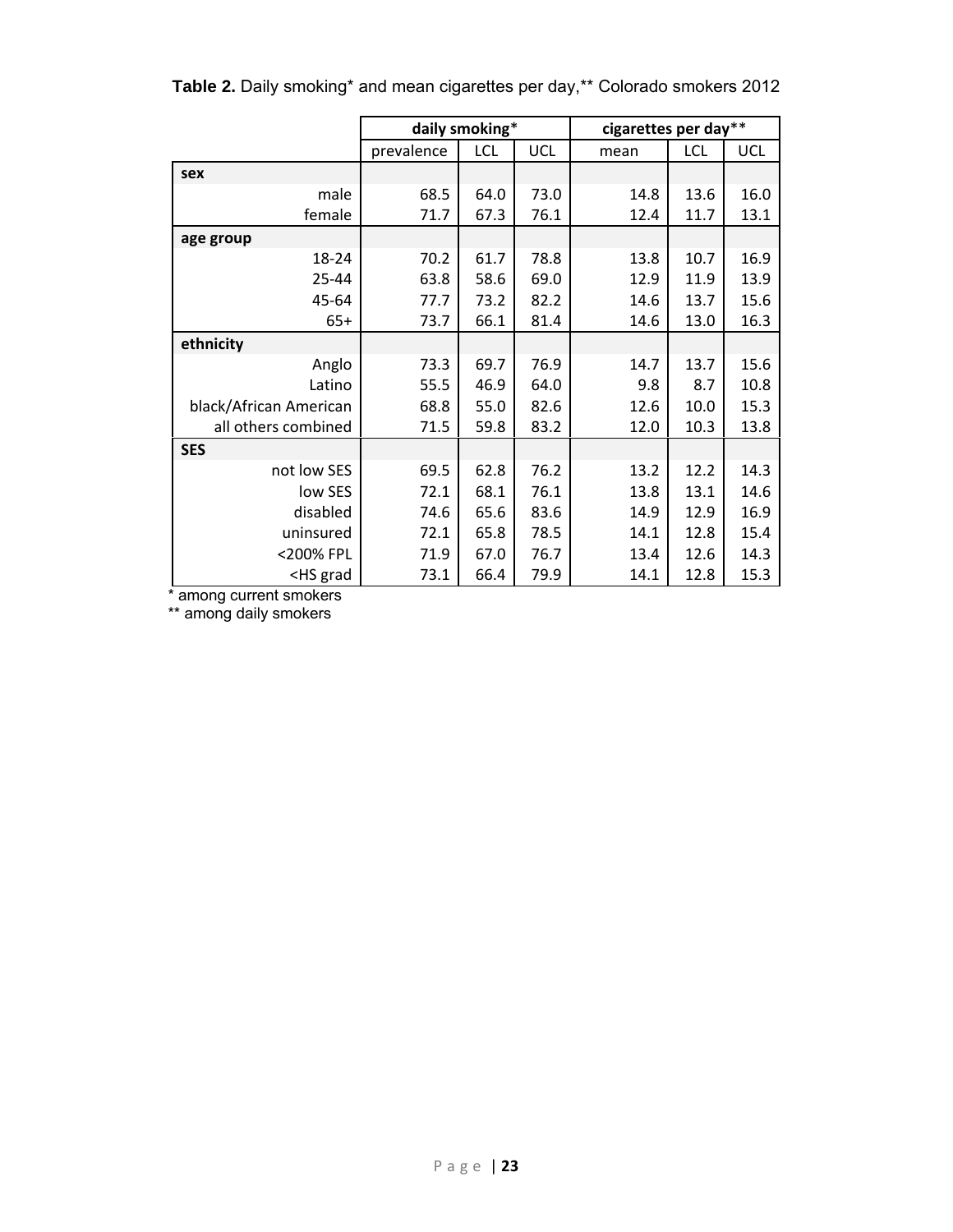|                                                                                                      | past year quit attempt* |            |            | quit success** |            |            |  |
|------------------------------------------------------------------------------------------------------|-------------------------|------------|------------|----------------|------------|------------|--|
|                                                                                                      | prevalence              | <b>LCL</b> | <b>UCL</b> | prevalence     | <b>LCL</b> | <b>UCL</b> |  |
| sex                                                                                                  |                         |            |            |                |            |            |  |
| male                                                                                                 | 53.4                    | 48.8       | 57.9       | 6.9            | 4.0        | 9.9        |  |
| female                                                                                               | 53.8                    | 49.3       | 58.4       | 12.5           | 7.8        | 17.1       |  |
| age group                                                                                            |                         |            |            |                |            |            |  |
| 18-24                                                                                                | 56.3                    | 47.7       | 65.0       | 15.0           | 6.9        | 23.1       |  |
| 25-44                                                                                                | 57.4                    | 52.4       | 62.4       | 9.8            | 5.7        | 13.9       |  |
| 45-64                                                                                                | 47.4                    | 42.2       | 52.7       | 4.5            | 2.0        | 7.0        |  |
| $65+$                                                                                                | 47.5                    | 39.3       | 55.7       | 9.9            | 2.6        | 17.2       |  |
| ethnicity                                                                                            |                         |            |            |                |            |            |  |
| Anglo                                                                                                | 50.7                    | 46.9       | 54.5       | 9.8            | 6.5        | 13.1       |  |
| Latino                                                                                               | 65.7                    | 58.1       | 73.3       | 9.1            | 3.2        | 15.0       |  |
| black/African American                                                                               | 59.8                    | 45.3       | 74.4       | 1.6            | 0.0        | 3.7        |  |
| all others combined                                                                                  | 48.3                    | 35.7       | 60.9       | 11.7           | 0.0        | 23.4       |  |
| <b>SES</b>                                                                                           |                         |            |            |                |            |            |  |
| not low SES                                                                                          | 49.5                    | 42.8       | 56.2       | 10.8           | 4.6        | 17.0       |  |
| low SES                                                                                              | 55.0                    | 50.9       | 59.2       | 7.6            | 4.6        | 10.6       |  |
| disabled                                                                                             | 60.6                    | 51.2       | 70.0       | 5.2            | 0.3        | 10.2       |  |
| uninsured                                                                                            | 51.4                    | 44.8       | 57.9       | 8.5            | 3.5        | 13.5       |  |
| <200% FPL                                                                                            | 58.7                    | 53.7       | 63.7       | 5.8            | 2.8        | 8.7        |  |
| <hs grad<="" td=""><td>57.6</td><td>50.5</td><td>64.7</td><td>7.8</td><td>2.5</td><td>13.2</td></hs> | 57.6                    | 50.5       | 64.7       | 7.8            | 2.5        | 13.2       |  |

Table 3. Past-year quit attempt\* and quit success,\*\* Colorado smokers 2012

\* stopped smoking 24+ hours

\*\* among past-year quit attempters, abstinent at least three months when interviewed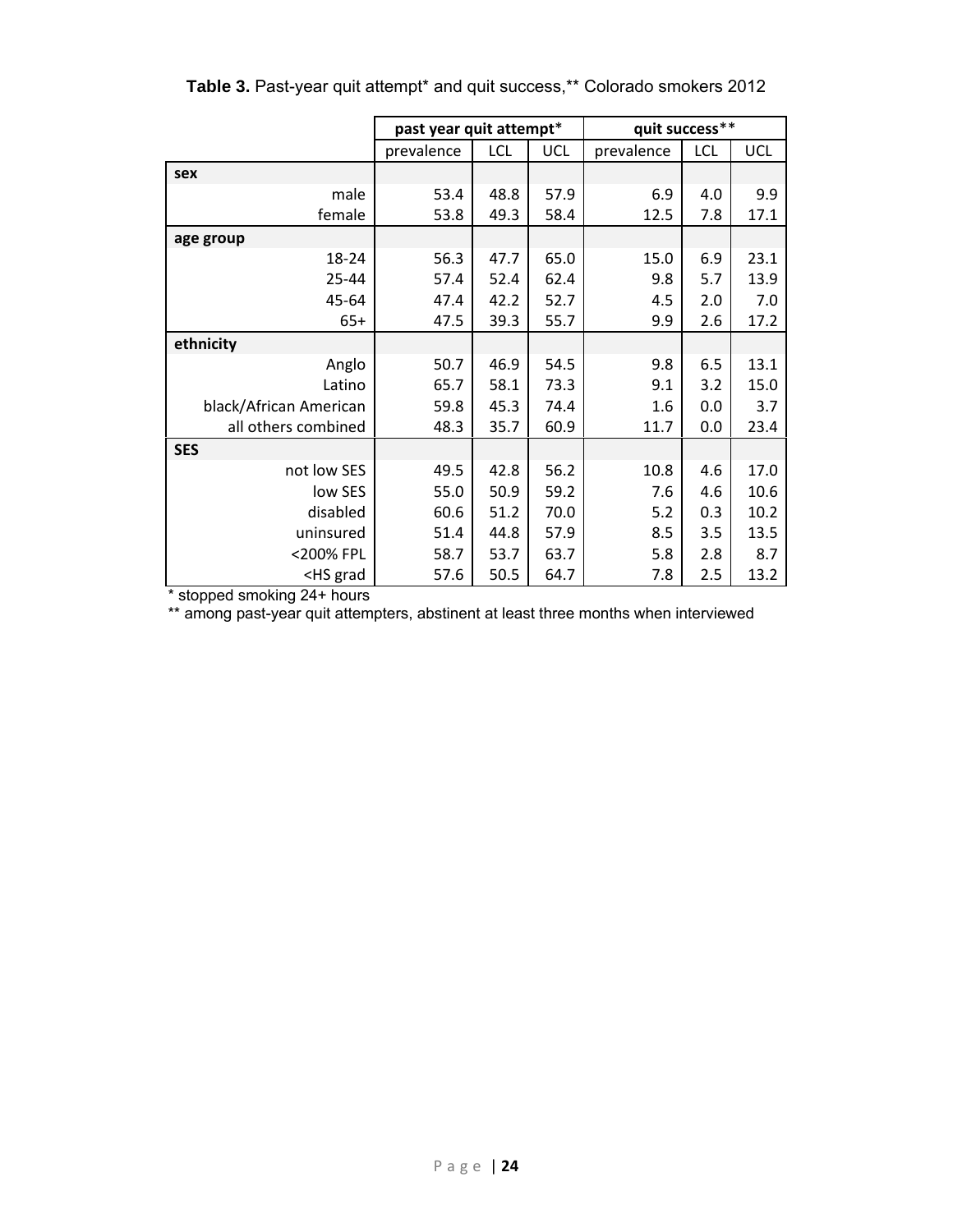|                                                                                                                                             | QuitLine awareness* |      |            | called QuitLine** |     |            |            | used NRT** |            |
|---------------------------------------------------------------------------------------------------------------------------------------------|---------------------|------|------------|-------------------|-----|------------|------------|------------|------------|
|                                                                                                                                             | prevalence          | LCL  | <b>UCL</b> | prevalence        | LCL | <b>UCL</b> | prevalence | <b>LCL</b> | <b>UCL</b> |
| sex                                                                                                                                         |                     |      |            |                   |     |            |            |            |            |
| male                                                                                                                                        | 70.4                | 64.6 | 76.1       | 5.4               | 2.5 | 8.2        | 17.9       | 13.4       | 22.5       |
| female                                                                                                                                      | 78.8                | 73.4 | 84.2       | 7.0               | 4.2 | 9.9        | 26.3       | 20.7       | 31.9       |
| age group                                                                                                                                   |                     |      |            |                   |     |            |            |            |            |
| 18-24                                                                                                                                       | 68.5                | 57.5 | 79.4       | 4.0               | 0.0 | 8.6        | 10.5       | 3.9        | 17.0       |
| 25-44                                                                                                                                       | 75.0                | 69.1 | 80.9       | 5.3               | 2.4 | 8.2        | 18.2       | 13.1       | 23.3       |
| 45-64                                                                                                                                       | 77.7                | 71.4 | 84.0       | 9.4               | 5.0 | 13.7       | 34.7       | 27.2       | 42.1       |
| $65+$                                                                                                                                       | 65.8                | 53.3 | 78.3       | 4.1               | 1.0 | 7.3        | 25.0       | 14.7       | 35.3       |
| ethnicity                                                                                                                                   |                     |      |            |                   |     |            |            |            |            |
| Anglo                                                                                                                                       | 75.9                | 71.1 | 80.6       | 5.4               | 3.2 | 7.6        | 24.5       | 20.0       | 28.9       |
| Latino                                                                                                                                      | 68.7                | 59.2 | 78.2       | 6.8               | 1.4 | 12.1       | 11.7       | 5.1        | 18.2       |
| black/African American                                                                                                                      | 71.9                | 55.2 | 88.6       | 6.1               | 0.0 | 12.7       | 30.2       | 12.6       | 47.8       |
| all others combined                                                                                                                         | 73.8                | 58.1 | 89.6       | 11.7              | 0.0 | 24.1       | 16.4       | 3.9        | 28.9       |
| <b>SES</b>                                                                                                                                  |                     |      |            |                   |     |            |            |            |            |
| not low SES                                                                                                                                 | 74.9                | 66.3 | 83.6       | 4.2               | 0.0 | 8.8        | 21.2       | 13.4       | 28.9       |
| low SES                                                                                                                                     | 75.5                | 70.6 | 80.4       | 7.5               | 4.7 | 10.4       | 23.5       | 18.8       | 28.2       |
| disabled                                                                                                                                    | 75.7                | 64.8 | 86.7       | 9.6               | 4.0 | 15.2       | 35.6       | 23.5       | 47.8       |
| uninsured                                                                                                                                   | 74.8                | 67.2 | 82.4       | 7.7               | 3.0 | 12.3       | 17.9       | 11.3       | 24.4       |
| <200% FPL                                                                                                                                   | 77.2                | 71.5 | 83.0       | 7.7               | 4.2 | 11.2       | 24.6       | 18.8       | 30.4       |
| <hs grad<="" td=""><td>70.3</td><td>61.3</td><td>79.3</td><td>7.0</td><td>2.3</td><td>11.7</td><td>21.3</td><td>13.6</td><td>29.0</td></hs> | 70.3                | 61.3 | 79.3       | 7.0               | 2.3 | 11.7       | 21.3       | 13.6       | 29.0       |

**Table 4.** QuitLine awareness,\* QuitLine use,\*\* NRT use,\*\* Colorado 2012

\* among current smokers

\*\* among past-year quit-attempters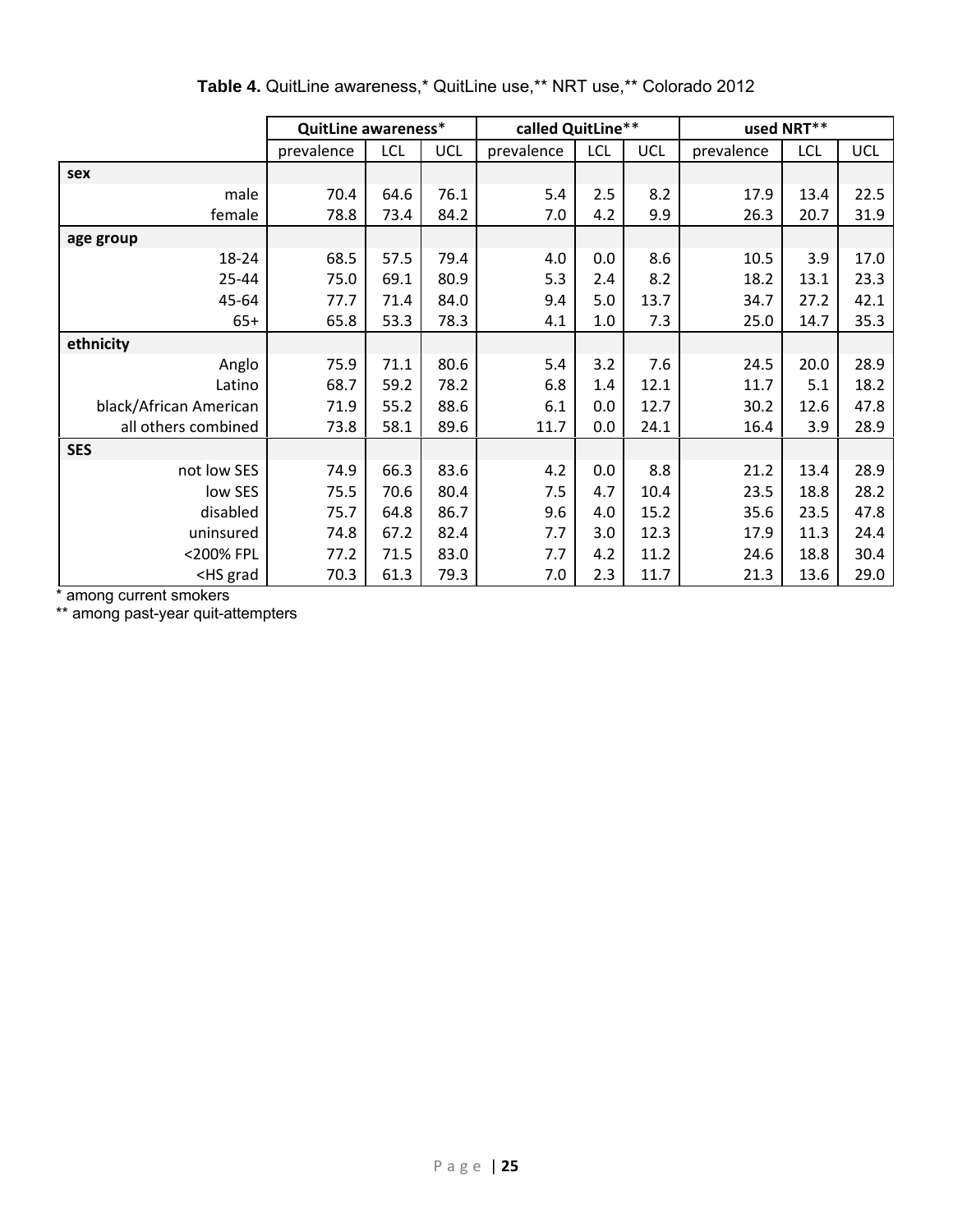|                                                                                                        |            | advised to quit* |            | referred to treatment** |            |            |
|--------------------------------------------------------------------------------------------------------|------------|------------------|------------|-------------------------|------------|------------|
|                                                                                                        | prevalence | <b>LCL</b>       | <b>UCL</b> | prevalence              | <b>LCL</b> | <b>UCL</b> |
| sex                                                                                                    |            |                  |            |                         |            |            |
| male                                                                                                   | 65.4       | 59.9             | 70.9       | 36.0                    | 29.3       | 42.6       |
| female                                                                                                 | 70.7       | 65.9             | 75.5       | 41.2                    | 35.1       | 47.3       |
| age group                                                                                              |            |                  |            |                         |            |            |
| 18-24                                                                                                  | 69.4       | 58.5             | 80.4       | 22.9                    | 11.2       | 34.5       |
| 25-44                                                                                                  | 65.7       | 59.7             | 71.6       | 34.4                    | 27.2       | 41.5       |
| 45-64                                                                                                  | 69.6       | 63.9             | 75.2       | 48.8                    | 41.6       | 56.0       |
| $65+$                                                                                                  | 72.7       | 64.7             | 80.7       | 46.0                    | 36.0       | 56.0       |
| ethnicity                                                                                              |            |                  |            |                         |            |            |
| Anglo                                                                                                  | 71.7       | 67.6             | 75.7       | 37.9                    | 32.8       | 43.0       |
| Latino                                                                                                 | 53.7       | 43.7             | 63.7       | 44.2                    | 30.8       | 57.7       |
| black/African American                                                                                 | 75.5       | 58.5             | 92.5       | 44.8                    | 23.8       | 65.8       |
| all others combined                                                                                    | 55.9       | 39.4             | 72.5       | 27.8                    | 9.0        | 46.6       |
| <b>SES</b>                                                                                             |            |                  |            |                         |            |            |
| not low SES                                                                                            | 69.8       | 62.9             | 76.8       | 41.6                    | 33.1       | 50.0       |
| low SES                                                                                                | 67.2       | 62.3             | 72.1       | 37.0                    | 31.1       | 43.0       |
| disabled                                                                                               | 72.0       | 62.4             | 81.5       | 47.1                    | 34.9       | 59.3       |
| uninsured                                                                                              | 63.9       | 55.0             | 72.9       | 27.3                    | 17.7       | 36.8       |
| <200% FPL                                                                                              | 67.1       | 61.3             | 73.0       | 39.4                    | 32.3       | 46.5       |
| <hs grad<="" td=""><td>69.8</td><td>61.2</td><td>78.4</td><td>44.9</td><td>34.3</td><td>55.5</td></hs> | 69.8       | 61.2             | 78.4       | 44.9                    | 34.3       | 55.5       |

**Table 5.** Provider advice to quit,\* referral to treatment,\*\* Colorado smokers 2012

 \*among current smokers/ those who quit in last year who saw a provider in past 12 months \*\*among current smokers/ those who quit in last year advised to quit smoking in past 12 months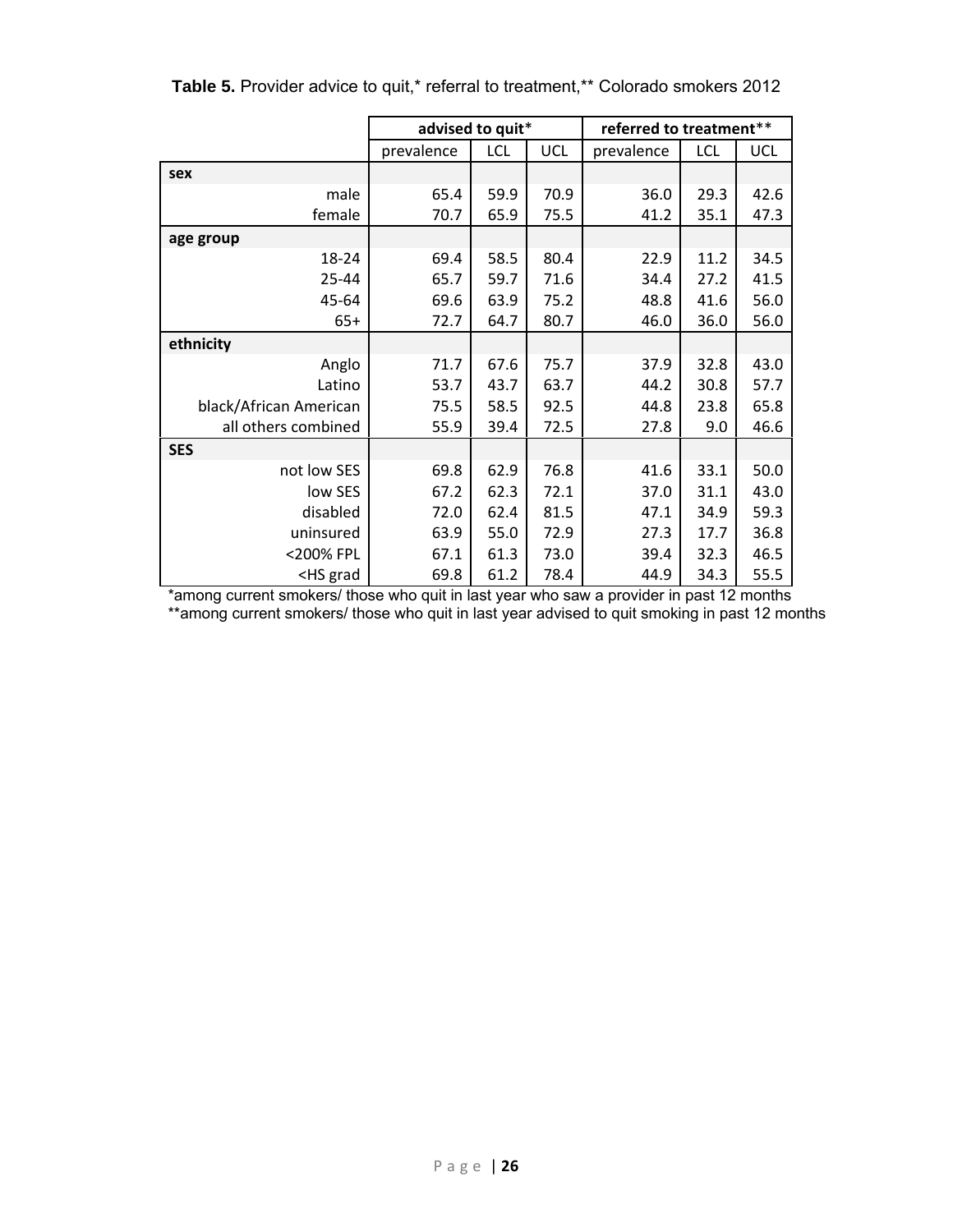|                                                                                                                                               |            | no smoking in home<br>smokefree personal<br>smokefree home rule<br>vehicle rule<br>in past 30 days |            |            |            |            |            |      |            |
|-----------------------------------------------------------------------------------------------------------------------------------------------|------------|----------------------------------------------------------------------------------------------------|------------|------------|------------|------------|------------|------|------------|
|                                                                                                                                               | prevalence | LCL                                                                                                | <b>UCL</b> | prevalence | <b>LCL</b> | <b>UCL</b> | prevalence | LCL  | <b>UCL</b> |
| sex                                                                                                                                           |            |                                                                                                    |            |            |            |            |            |      |            |
| male                                                                                                                                          | 85.9       | 84.5                                                                                               | 87.3       | 71.4       | 69.5       | 73.3       | 90.9       | 89.7 | 92.0       |
| female                                                                                                                                        | 88.4       | 87.2                                                                                               | 89.5       | 80.8       | 79.3       | 82.2       | 91.8       | 90.9 | 92.8       |
| age group                                                                                                                                     |            |                                                                                                    |            |            |            |            |            |      |            |
| 18-24                                                                                                                                         | 82.7       | 79.4                                                                                               | 85.9       | 61.8       | 57.7       | 66.0       | 88.8       | 86.1 | 91.4       |
| 25-44                                                                                                                                         | 89.0       | 87.5                                                                                               | 90.5       | 74.9       | 72.8       | 77.1       | 93.1       | 91.8 | 94.3       |
| 45-64                                                                                                                                         | 86.6       | 85.2                                                                                               | 88.1       | 78.9       | 77.2       | 80.7       | 89.6       | 88.3 | 90.9       |
| $65+$                                                                                                                                         | 88.0       | 86.3                                                                                               | 89.6       | 85.5       | 83.7       | 87.2       | 93.6       | 92.5 | 94.8       |
| ethnicity                                                                                                                                     |            |                                                                                                    |            |            |            |            |            |      |            |
| Anglo                                                                                                                                         | 88.4       | 87.4                                                                                               | 89.4       | 76.6       | 75.2       | 77.9       | 91.6       | 90.8 | 92.5       |
| Latino                                                                                                                                        | 84.2       | 81.7                                                                                               | 86.8       | 77.6       | 74.6       | 80.5       | 92.0       | 90.2 | 93.9       |
| black/African American                                                                                                                        | 79.7       | 74.1                                                                                               | 85.4       | 66.5       | 59.5       | 73.5       | 87.1       | 82.3 | 91.9       |
| all others combined                                                                                                                           | 84.3       | 79.9                                                                                               | 88.7       | 70.5       | 65.0       | 76.1       | 88.5       | 84.7 | 92.2       |
| <b>SES</b>                                                                                                                                    |            |                                                                                                    |            |            |            |            |            |      |            |
| not low SES                                                                                                                                   | 93.1       | 92.2                                                                                               | 94.1       | 84.5       | 83.0       | 86.0       | 95.7       | 94.9 | 96.5       |
| low SES                                                                                                                                       | 80.7       | 79.0                                                                                               | 82.5       | 66.0       | 63.8       | 68.2       | 86.2       | 84.7 | 87.7       |
| disabled                                                                                                                                      | 64.4       | 58.4                                                                                               | 70.3       | 55.4       | 48.9       | 61.8       | 73.2       | 67.7 | 78.6       |
| uninsured                                                                                                                                     | 80.8       | 77.9                                                                                               | 83.7       | 63.2       | 59.6       | 66.8       | 85.3       | 82.8 | 87.9       |
| <200% FPL                                                                                                                                     | 79.7       | 77.5                                                                                               | 81.9       | 65.5       | 62.8       | 68.2       | 85.3       | 83.4 | 87.2       |
| <hs grad<="" td=""><td>78.1</td><td>74.8</td><td>81.4</td><td>67.9</td><td>64.2</td><td>71.7</td><td>86.3</td><td>83.7</td><td>88.9</td></hs> | 78.1       | 74.8                                                                                               | 81.4       | 67.9       | 64.2       | 71.7       | 86.3       | 83.7 | 88.9       |

## **Table 6.** Smokefree home rules and vehicle rules, no past-30-day smoking in home, Colorado adults 2012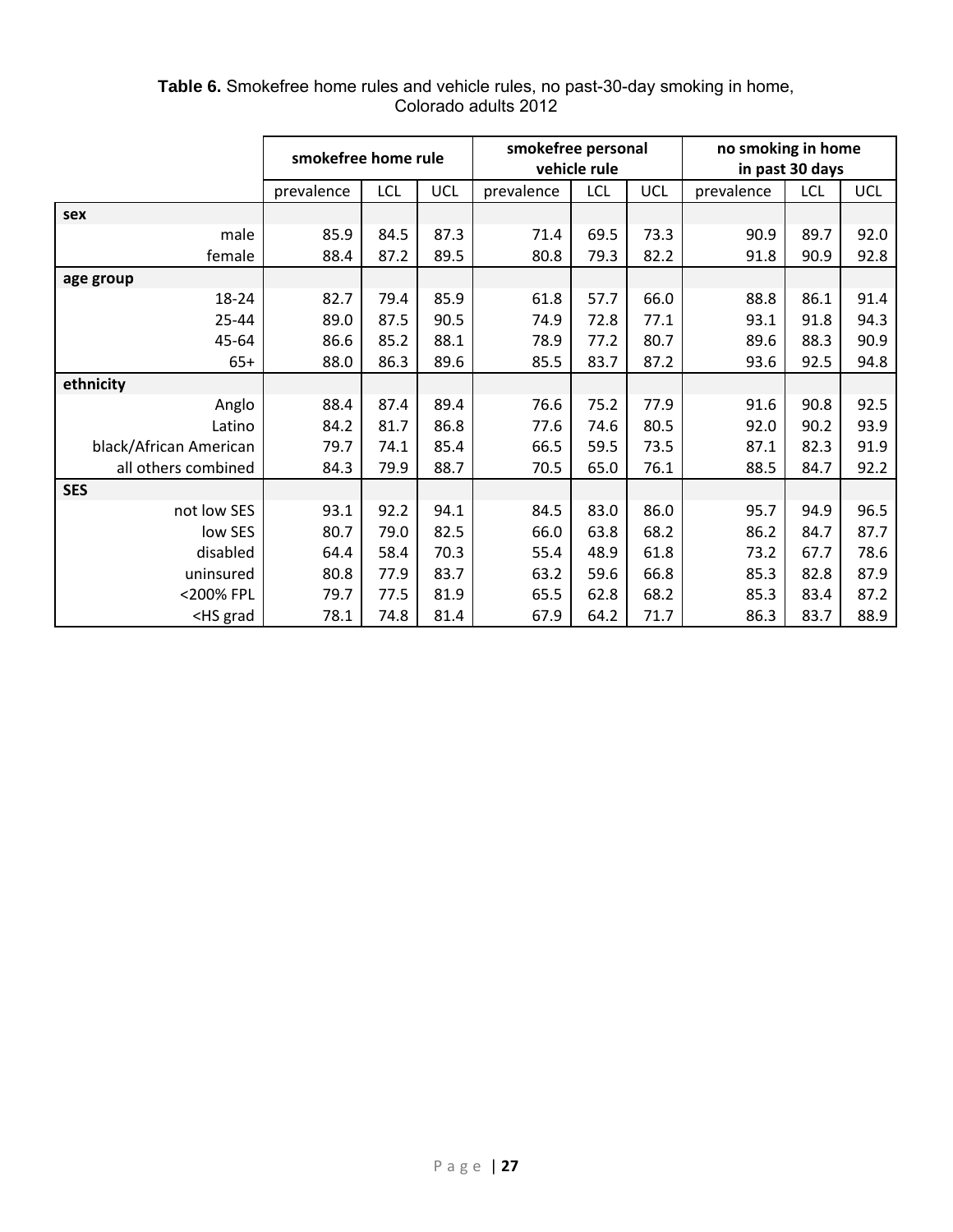|                                                                                                                                       |            | smokeless tobacco<br>current use |            | current cigar smoking |            |            | hookah ever-use |            |            |
|---------------------------------------------------------------------------------------------------------------------------------------|------------|----------------------------------|------------|-----------------------|------------|------------|-----------------|------------|------------|
|                                                                                                                                       | prevalence | <b>LCL</b>                       | <b>UCL</b> | prevalence            | <b>LCL</b> | <b>UCL</b> | prevalence      | <b>LCL</b> | <b>UCL</b> |
| sex                                                                                                                                   |            |                                  |            |                       |            |            |                 |            |            |
| male                                                                                                                                  | 7.1        | 6.1                              | 8.1        | 4.6                   | 3.8        | 5.5        | 15.6            | 14.0       | 17.1       |
| female                                                                                                                                | 0.3        | 0.1                              | 0.4        | 0.4                   | 0.2        | 0.7        | 4.3             | 3.5        | 5.2        |
| age group                                                                                                                             |            |                                  |            |                       |            |            |                 |            |            |
| 18-24                                                                                                                                 | 4.9        | 3.1                              | 6.7        | 2.7                   | 1.5        | 3.9        | 25.8            | 22.1       | 29.5       |
| 25-44                                                                                                                                 | 4.6        | 3.6                              | 5.6        | 3.7                   | 2.7        | 4.7        | 12.9            | 11.2       | 14.6       |
| 45-64                                                                                                                                 | 3.0        | 2.3                              | 3.8        | 2.0                   | 1.4        | 2.5        | 4.1             | 3.3        | 4.9        |
| $65+$                                                                                                                                 | 1.8        | 1.1                              | 2.4        | 0.8                   | 0.3        | 1.3        | 1.7             | 1.1        | 2.4        |
| ethnicity                                                                                                                             |            |                                  |            |                       |            |            |                 |            |            |
| Anglo                                                                                                                                 | 4.3        | 3.6                              | 4.9        | 2.6                   | 2.1        | 3.2        | 10.9            | 9.8        | 12.0       |
| Latino                                                                                                                                | 1.6        | 0.9                              | 2.4        | 1.5                   | 0.7        | 2.3        | 6.0             | 4.4        | 7.7        |
| black/African American                                                                                                                | 1.5        | 0.0                              | 3.2        |                       |            |            | 5.4             | 2.6        | 8.2        |
| all others combined                                                                                                                   | 3.5        | 1.1                              | 5.9        | 4.5                   | 2.0        | 7.1        | 12.4            | 8.3        | 16.6       |
| <b>SES</b>                                                                                                                            |            |                                  |            |                       |            |            |                 |            |            |
| not low SES                                                                                                                           | 3.3        | 2.5                              | 4.0        | 1.7                   | 1.2        | 2.3        | 7.2             | 6.1        | 8.4        |
| low SES                                                                                                                               | 4.3        | 3.4                              | 5.2        | 3.4                   | 2.6        | 4.2        | 12.4            | 10.8       | 13.9       |
| disabled                                                                                                                              | 3.2        | 1.2                              | 5.3        | 4.9                   | 2.2        | 7.6        | 8.5             | 5.2        | 11.7       |
| uninsured                                                                                                                             | 5.9        | 4.0                              | 7.7        | 4.4                   | 2.8        | 5.9        | 14.3            | 11.6       | 17.1       |
| <200% FPL                                                                                                                             | 3.4        | 2.5                              | 4.4        | 3.0                   | 2.1        | 4.0        | 12.4            | 10.4       | 14.3       |
| <hs grad<="" td=""><td>4.4</td><td>2.8</td><td>5.9</td><td>3.6</td><td>2.0</td><td>5.1</td><td>8.8</td><td>6.4</td><td>11.2</td></hs> | 4.4        | 2.8                              | 5.9        | 3.6                   | 2.0        | 5.1        | 8.8             | 6.4        | 11.2       |

**Table 7.** Smokeless tobacco current use, current cigar smoking, hookah ever-use, Colorado adults 2012